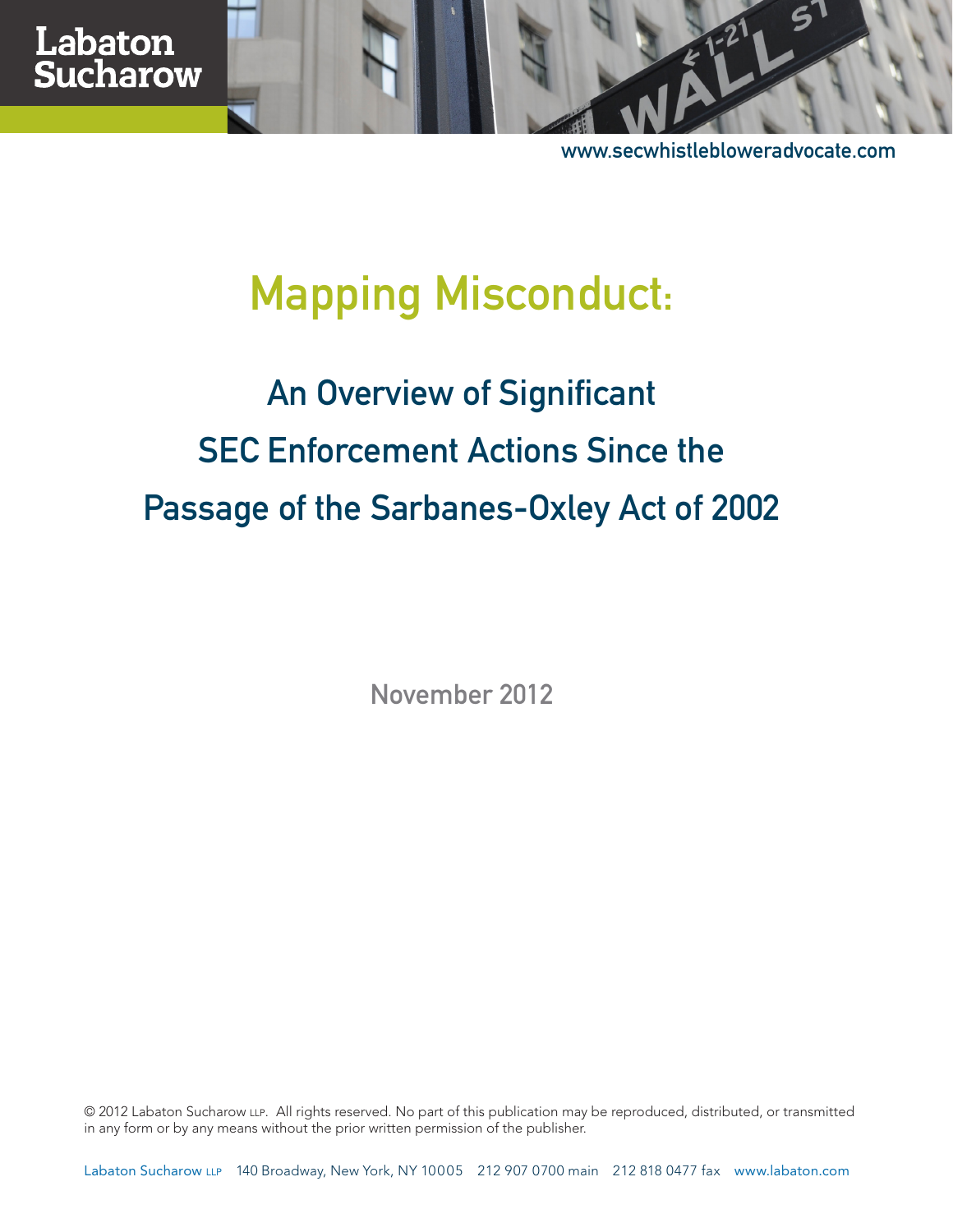#### **TABLE OF CONTENTS**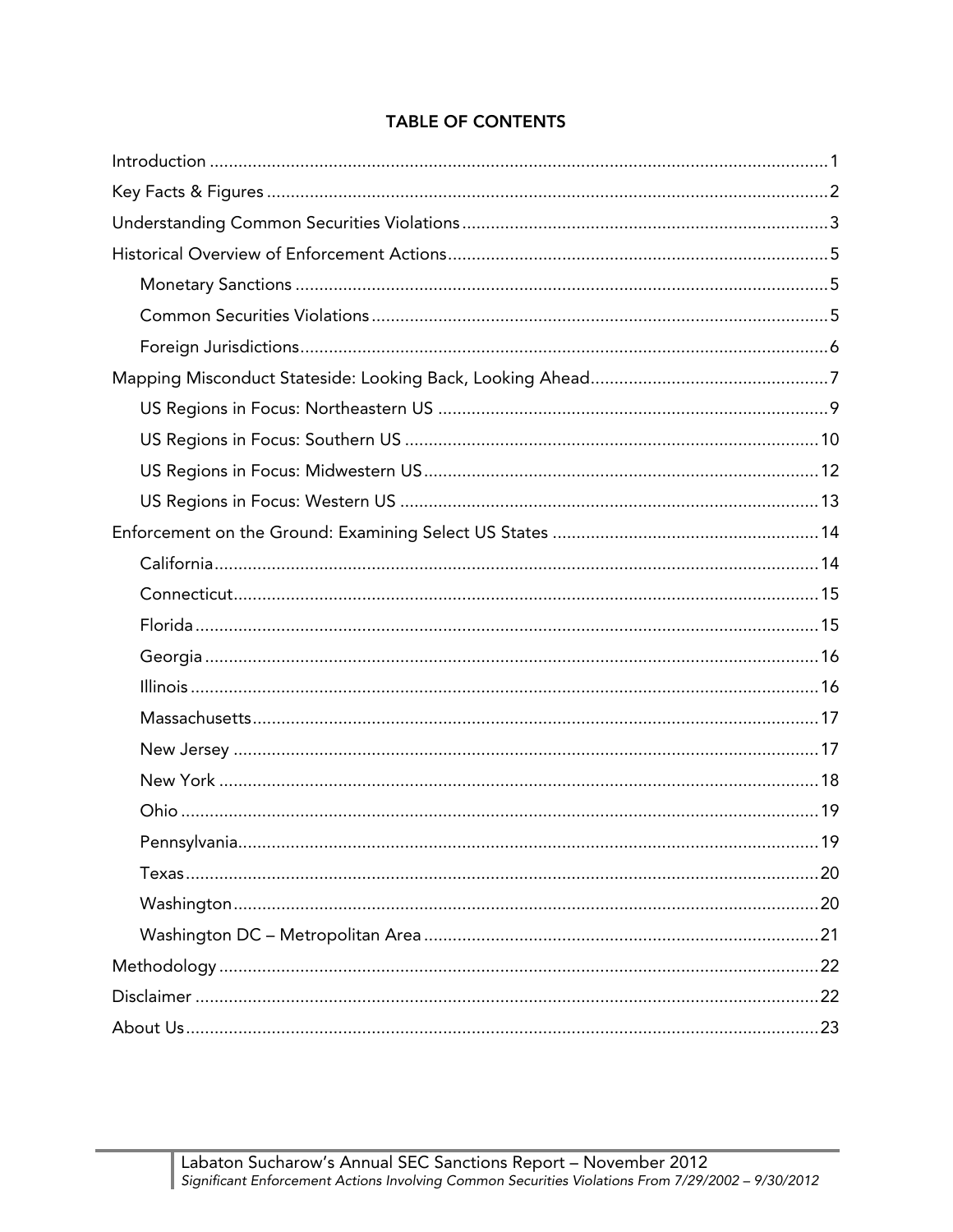### **Introduction**

In 2010, in response to a long series of corporate scandals that eroded both shareholder value and public faith in our markets, President Obama signed into law the Dodd-Frank Wall Street Reform and Consumer Protection Act, one of the most sweeping financial reform efforts since the Great Depression. A key provision of the Dodd-Frank Act was the charge given to the Securities and Exchange Commission (SEC) to create a whistleblower program.

Finalized and formally implemented in August 2011, the **[SEC Whistleblower Program p](http://www.secwhistlebloweradvocate.com/program-overview)ermits anonymous reporting** and provides significant [employment protections](http://www.secwhistlebloweradvocate.com/employment-protections) and [monetary awards t](http://www.secwhistlebloweradvocate.com/monetary-incentives)o individuals who provide the SEC with original information about possible violations of federal securities laws. Eligible whistleblowers will receive 10-30% of the monetary sanctions collected as a result of successful enforcement actions in which SEC sanctions exceed \$1 million.

Since launching the nation's first practice exclusively focused on protecting and advocating for SEC whistleblowers, Labaton Sucharow has dedicated significant time to helping responsible organizations establish cultures

**The sheer size, diversity and number of SEC enforcement actions in excess of \$1 million demonstrate the enormous investor protection potential of the SEC Whistleblower Program.** 

of integrity and supporting courageous whistleblowers reporting possible securities violations—without personal or professional regrets.

Our deep commitment to education, investor protection and corporate reform is demonstrated by the launch of a first-of-its-kind **SEC Sanctions Database**. This resource – created as a service to our clients and the public at large -- provides valuable information about SEC enforcement actions involving six of the most common violations – Offering Fraud, Trading & Pricing, Foreign Corrupt Practices Act (FCPA), Municipal Securities, Financial Fraud and Market Manipulation. Our data is derived from an analysis of SEC enforcement actions since the enactment of the Sarbanes-Oxley Act in 2002 through September 30, 2012, where monetary sanctions exceeded \$1 million, the minimum eligibility threshold for the SEC Whistleblower Program.

This report highlights some of the many interesting findings from our analysis and presents regional statistics and data compiled through independent surveys of the American public and the US & UK financial services industry. We supplement this data with statistics from the FY2011 Annual Report of the SEC Office of the Whistleblower.

For five decades, Labaton Sucharow has been dedicated to investor protection and corporate governance reform. With the launch of our innovative database tool and this analysis, we underscore – again and in practice—our deep commitment to inform, advocate and reform.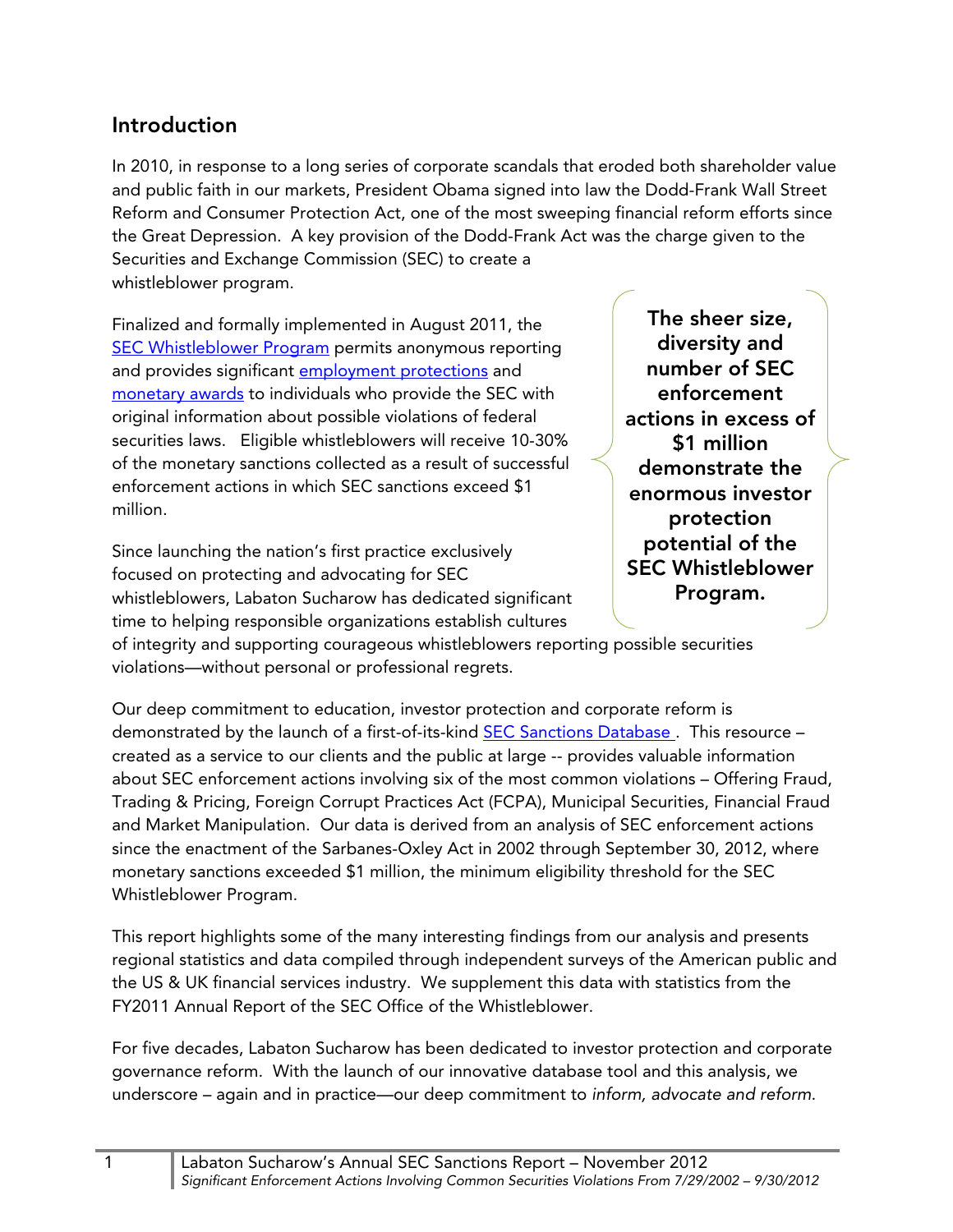## **Key Facts & Figures**

- Of the six [common securities violations w](http://www.sec.gov/news/newsroom/howinvestigationswork.html)e examined in performing our analysis, which are defined and discussed in the following section, the SEC successfully prosecuted 457 enforcement actions where the monetary sanctions exceeded \$1 million;
- Approximately 10% of these actions involved corporate defendants in foreign jurisdictions;
- More than 61% of the cases involving corporate defendants in foreign jurisdictions occurred in the last five years;
- Two-thirds of all actions surveyed involved corporate defendants in the United States;
- In actions involving US corporate defendants, nearly 15% of these enforcement actions resulted in orders for monetary relief in excess of \$50 million;
- Of the 307 actions involving corporate defendants in the US, 36% were prosecuted in the Northeast region of the United States. This was followed by the Southern region (32%); the Western region (25%); and the Midwestern region (7%);1
- Offering Fraud was the most common violation, representing approximately 40% of all enforcement actions in the data set. This was followed by Financial Fraud (31%); FCPA (12%); Market Manipulation (9%); Trading & Pricing (6%); and Municipal Securities Fraud (2%);
- More than 90% of all FCPA actions were brought within the last five years;
- Individuals as differentiated from corporate defendants – have played a major role in significant securities cases, representing approximately 22% of all actions in the data set. Corporate defendants were involved in 27% of actions; and just over half of all actions in our analysis combined both corporate and individual defendants; and

# \$37,418,050,258

The aggregate value of monetary relief from major enforcement actions in 2008 involving the six violations we studied.

• Approximately 57% of all enforcement actions included in the data set occurred within the last five years.

-

 $^{\rm 1}$  Regional identifiers were applied only to actions that involved corporate defendants. Enforcement actions involving individuals have not been mapped due to the unreliability of such data.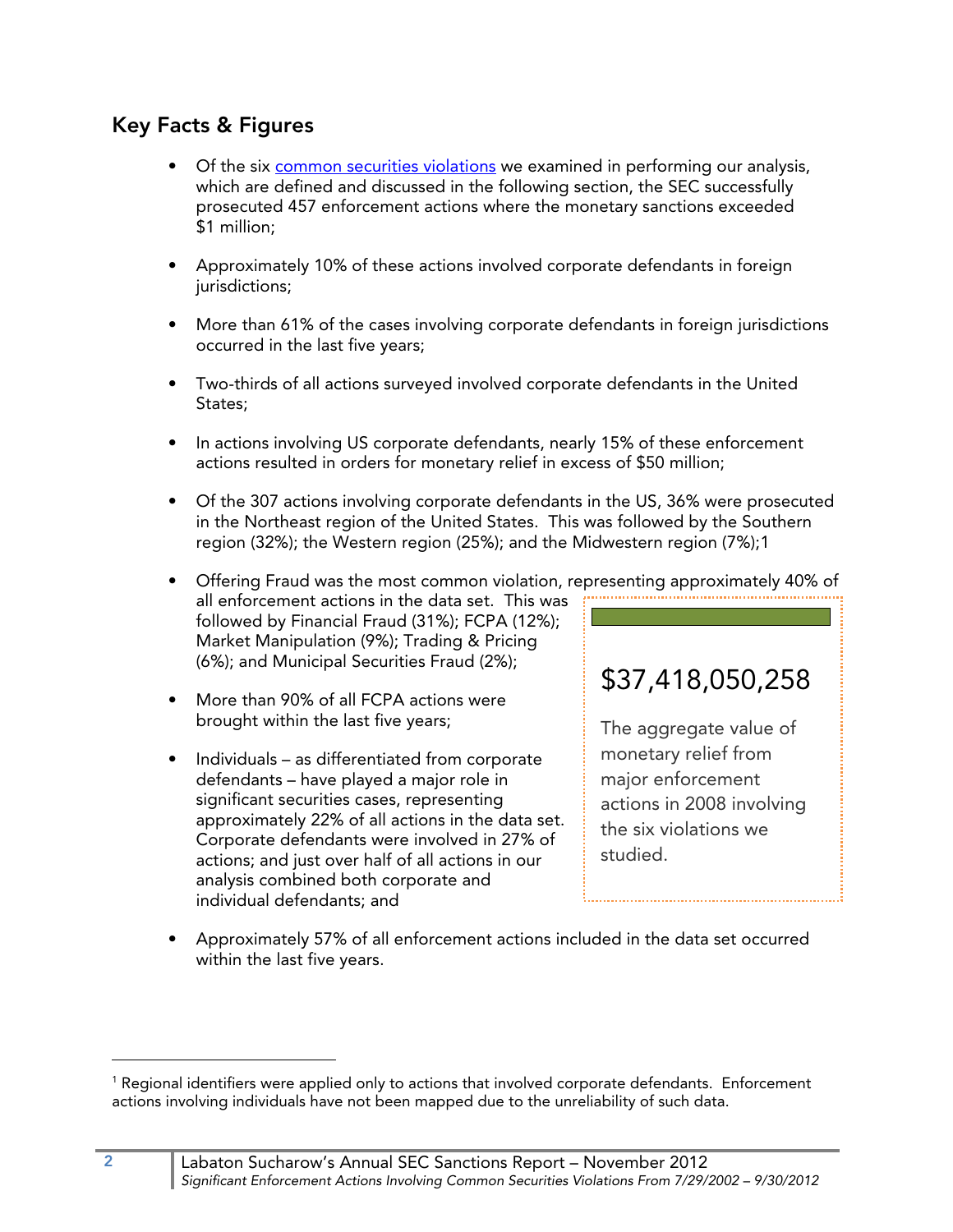# **Understanding Common Securities Violations**

#### *Offering Fraud*

Offering Fraud generally occurs when an individual (or group of individuals) makes misrepresentations and/or omissions of material fact to potential investors in a new company. An example of this type of fraud is when individuals contact potential investors and attempt to induce them to invest in a new, unknown company by making false claims about the company. Another example is when the securities being sold are not properly registered with the SEC, another violation of the securities laws. Another common type of Offering Fraud is a Ponzi scheme, in which investors are paid returns from their own money or from the money invested by subsequent investors, rather than from actual profit earned by the enterprise. The operator of the scheme induces new investments by offering to pay abnormally high returns or paying existing investors unusually consistent returns.

#### *Trading and Pricing*

Trading and Pricing violations involve any number of trading techniques that are illegal under federal securities laws. These include:

- Market timing/late trading: This occurs when a mutual fund permits certain customers to purchase shares in the fund after trading has closed for the day. Because mutual fund prices are set once a day, a customer that purchases after trading is closed can do so at that day's price and not at the following day's price.
- Wash Trades: Similar to churning, in the securities context, wash trades involve the selling and repurchase of the same security for the purpose of generating activity and increasing the price.
- Marking the Close: Buying or selling a stock near the close of the day's trading in order to affect the closing price.
- Front running: The buying or selling of a security knowing that another investor is about to make a trade that will influence the price of the security. An example is buying stock in Company A knowing that another investor is about to make a very large purchase of the same stock, causing its price to increase.

#### *Foreign Corrupt Practices Act (FCPA)*

The FCPA prohibits the offer, payment, or promise to pay money or anything of value—i.e., a bribe—to any foreign official in an effort to win or retain business from that foreign official's government. It is not a violation of the FCPA, however, if (i) the payments are legal under the written laws of the country in which the payments are made; or (ii) the payment is a reasonable expenditure directly related to the conducting of business with a foreign government.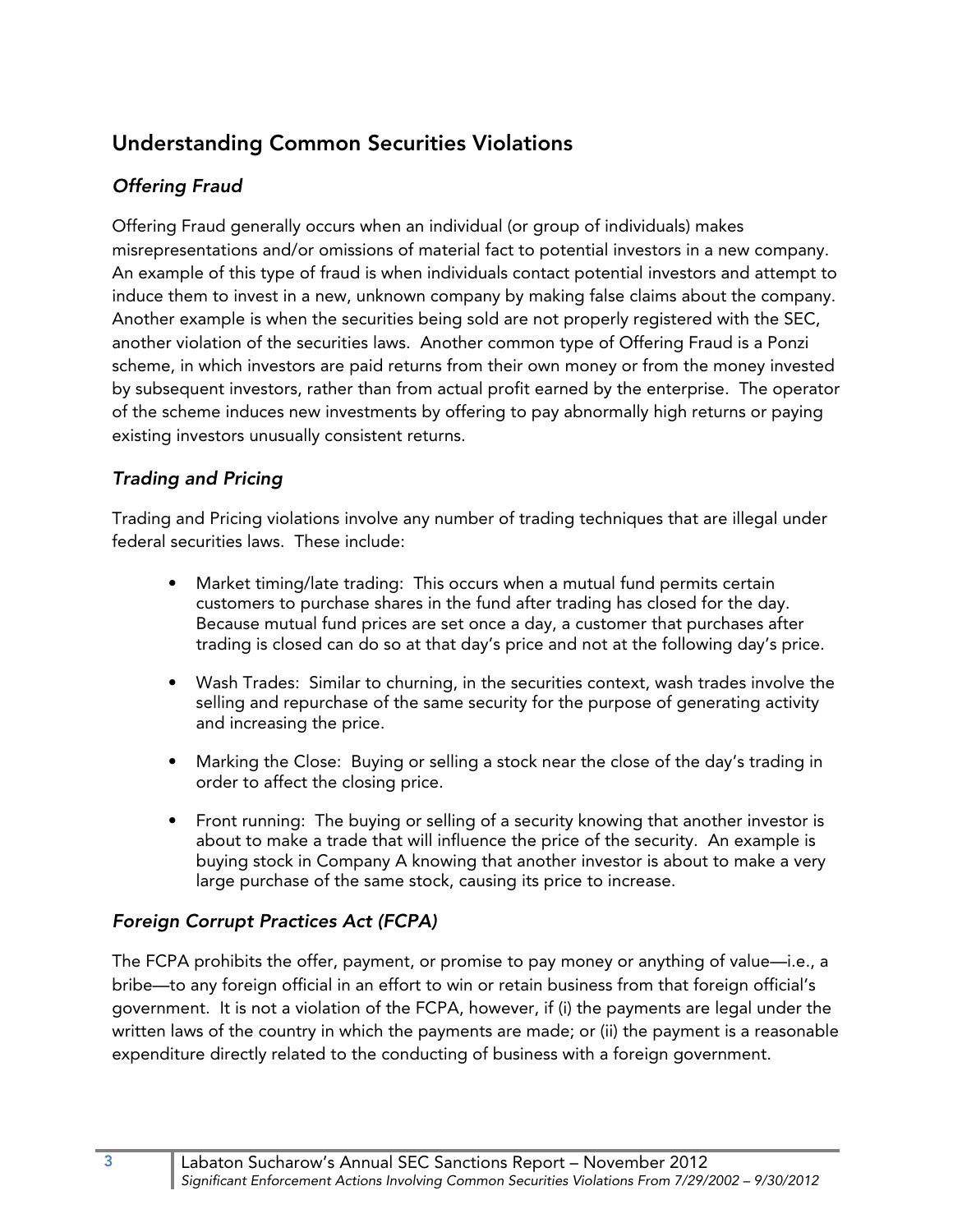#### *Market Manipulation*

Market Manipulation is interference with the free and fair operation of the market by engaging in transactions that create or maintain an artificial price for a security. Some examples of Market Manipulation include:

- Churning: Churning is the placing of both buy and sell orders for the same security at about the same price. The purpose is to create the appearance of increased activity in the buying and selling of the security, thereby increasing its price.
- Pooling: An agreement among a group of people delegating authority to a single manager to trade in a specific stock, for a specific period of time, and then to share in the resulting profits or losses.
- Pump and Dump: Owners of a security spread false information causing the price of the security to increase (aka the pump). When the price of the security increases based on these false rumors, the owners who spread the false information sell off their shares, making a profit (aka the dump).

#### *Financial Fraud*

Financial Fraud occurs when false or misleading financial statements are filed with the SEC in either a company's registration statement, prospectus, or as part of the company's periodic filings required under the Exchange Act. This type of fraud often occurs when a company uses accounting tricks to increase the reported earnings and revenues for a particular reporting period. Another common Financial Fraud is when companies engage in manipulative business transactions that have the effect of altering revenues, expenses, earnings, and/or losses for a reporting period. Sometimes these transactions, while legal themselves, are used unlawfully. Financial fraud can also occur when a company fails to speak truthfully when discussing its financial results. An example is a company that (accurately) reports increased revenues for a relevant reporting period, but fails to also disclose that the increased revenue is due to a onetime event and not a general increase in sales.

#### *Municipal Securities Fraud*

Municipal Securities are debt securities issued by state and local governments in the United States, and are generally used to fund items such as infrastructure, schools, libraries, and general municipal expenditures. Dealers in municipal securities are required to disclose material information about the securities to investors and, as with any security, are prohibited from making false or misleading statements of material fact, or omitting to state any material facts, in connection with the offer, purchase, or sale of any municipal security. Thus, a failure to comply with these laws in connection with the purchase or sale of municipal securities would constitute a securities violation subject to SEC enforcement jurisdiction.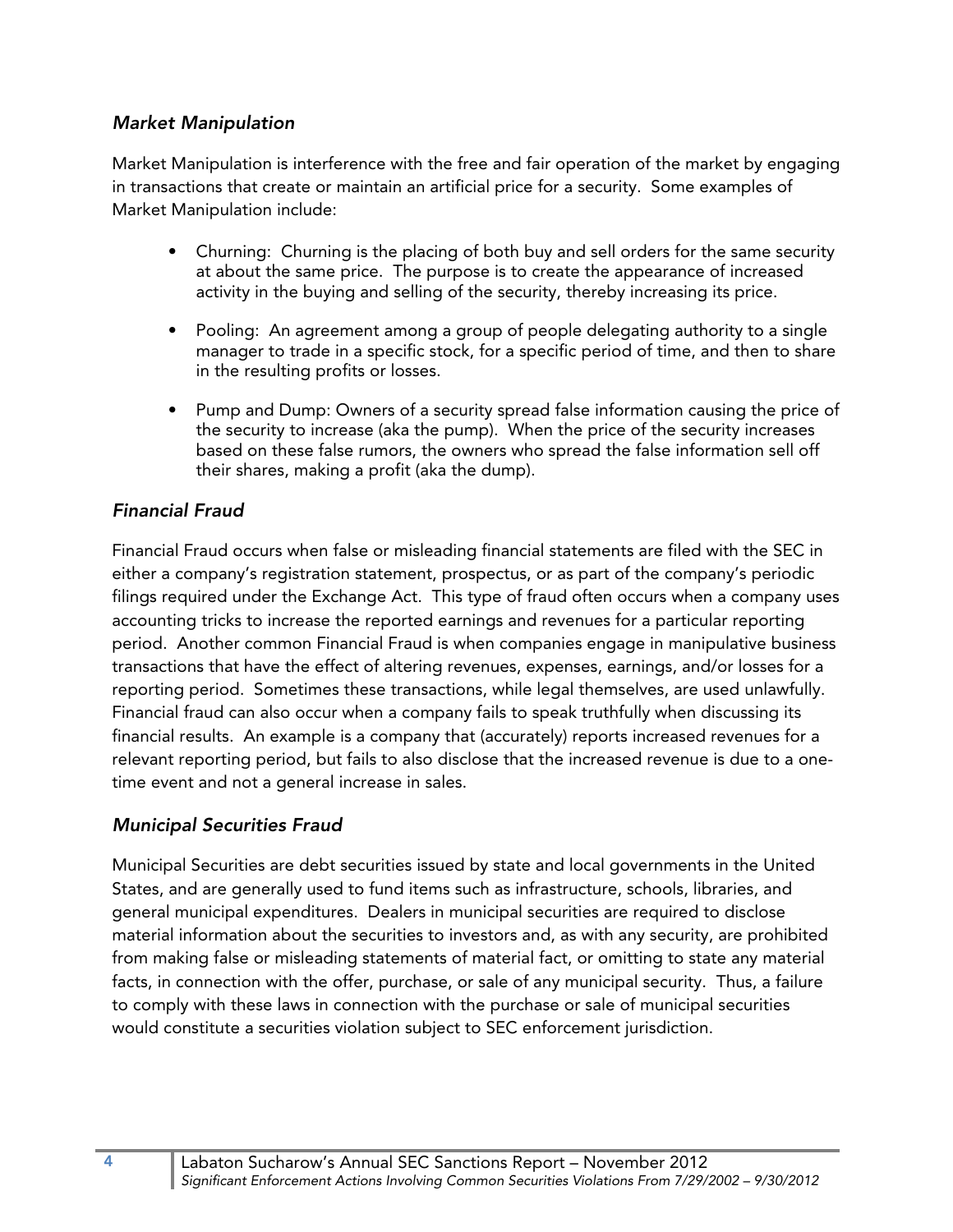# **Historical Overview of Enforcement Actions**

#### *Monetary Sanctions*

From 2003 to 2011, the full calendar years in our data set, the SEC brought 419 enforcement actions --involving the six common securities violations where the monetary sanctions met the \$1 million threshold -- to successful conclusion, with aggregate monetary relief for injured investors in excess of \$65 billion.

| Year | # of Actions With<br><b>Sanctions &gt; \$1 Million</b> | <b>Aggregate Value</b> |
|------|--------------------------------------------------------|------------------------|
| 2003 | 37                                                     | \$2,940,891,653        |
| 2004 | 38                                                     | \$1,521,363,764        |
| 2005 | 42                                                     | \$2,159,567,965        |
| 2006 | 38                                                     | \$2,422,495,204        |
| 2007 | 47                                                     | \$792,765,091          |
| 2008 | 42                                                     | \$37,418,050,258       |
| 2009 | 53                                                     | \$14,477,924,177       |
| 2010 | 60                                                     | \$2,267,535,642        |
| 2011 | 62                                                     | \$1,534,320,397        |

#### *Common Securities Violations*

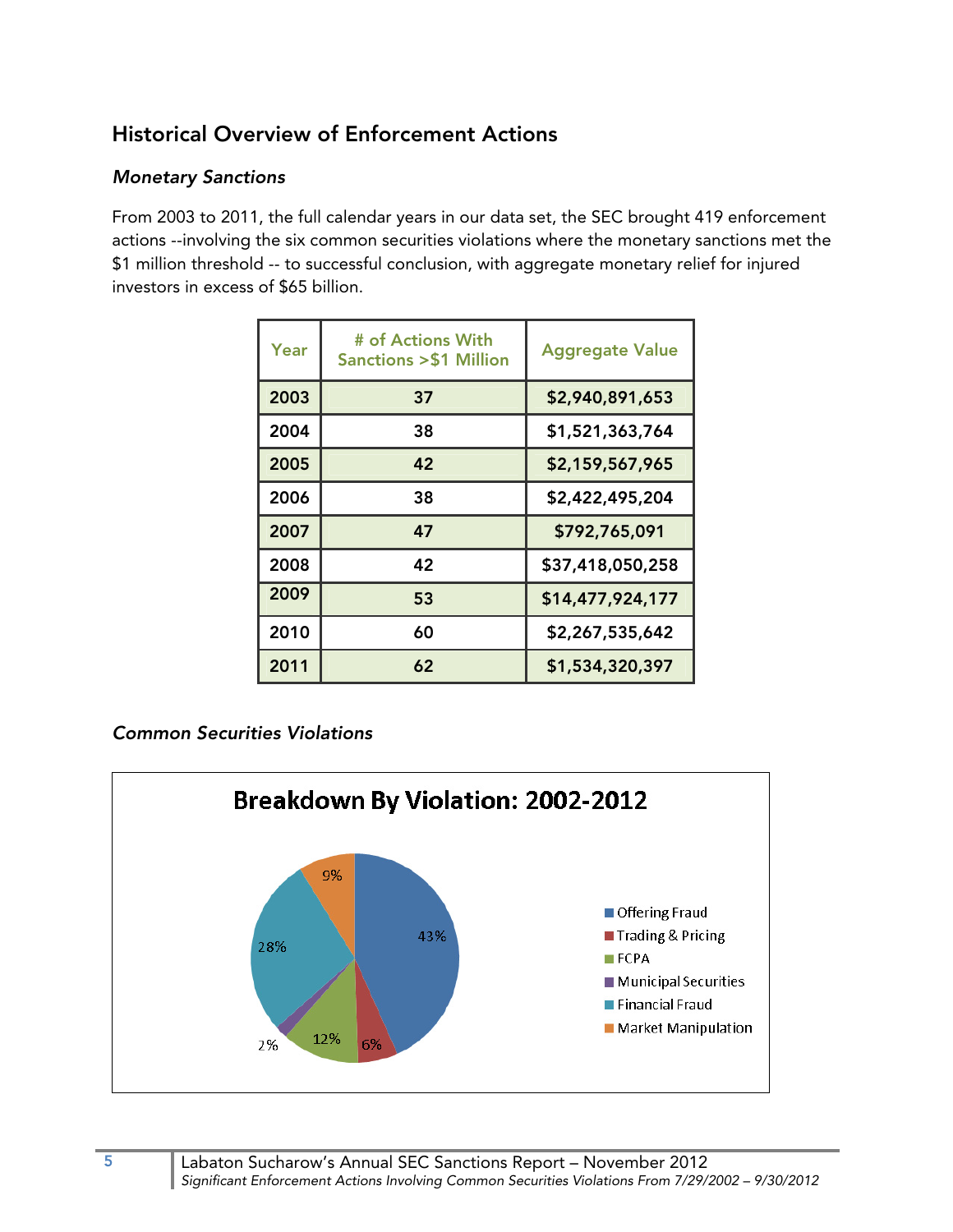As noted in the table below, of the enforcement actions examined herein, we see that a significant percentage of actions were announced during the last five years. In fact, with the exception of cases involving Market Manipulation, the majority of actions in the other areas of focus were announced during 2007-2012. These remarkable upticks in activity likely reflect larger SEC budgets, enforcement priorities, and an increase in various forms of misconduct.

| <b>Violation</b>                  | <b>Actions During 2007-2012</b> |
|-----------------------------------|---------------------------------|
| <b>Offering Fraud</b>             | 54.6%                           |
| <b>Trading &amp; Pricing</b>      | 57.7%                           |
| <b>FCPA</b>                       | 90.7%                           |
| <b>Municipal Securities Fraud</b> | 85.7%                           |
| <b>Financial Fraud</b>            | 51.4%                           |
| <b>Market Manipulation</b>        | 44.2%                           |

#### *Foreign Jurisdictions*

A common misconception is that federal securities violations can only be perpetrated on US soil, or by resident subsidiaries of foreign entities. This is not the case. In fact, of the 457 enforcement actions we analyzed, more than 10% represented federal securities violations perpetrated by corporate defendants from foreign jurisdictions. $^2$  Nearly 62% of the actions involving foreign defendant companies were announced within the last five years. Other highlights of enforcement actions involving foreign jurisdictions include:

- 47% of actions involved corporate defendants, while 53% represented actions in which the named defendants included corporate entities and individuals.
- Approximately 62% of these actions were announced in the last 5 years.
- The most common violations involving foreign defendants involved the FCPA (36%), Offering Fraud (30%) and Financial Fraud (23%).
- The SEC has recovered more than \$1.6 billion in monetary sanctions in connection with enforcement actions involving foreign defendants. In approximately 17% of these cases, monetary damages exceeded \$50 million.

<sup>-</sup><sup>2</sup> Interestingly, according to the 2011 Annual Report of the SEC Whistleblower Office, the same percentage (10%) of whistleblower submissions originated from foreign jurisdictions.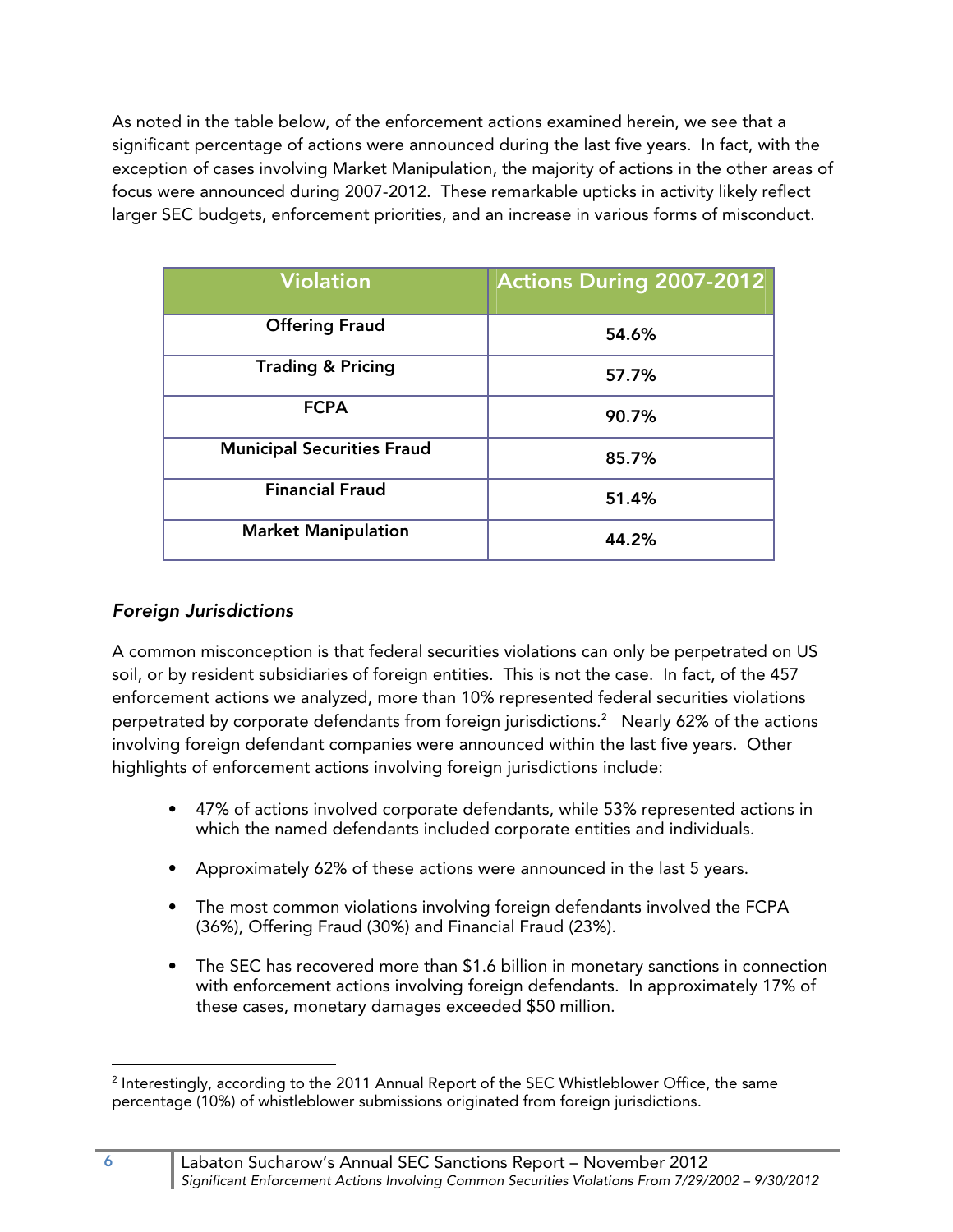# **Mapping Misconduct Stateside: Looking Back, Looking Ahead3**

Of the 457 actions announced since the passage of the Sarbanes-Oxley Act through the close of the SEC's current fiscal year – September 30, 2012 – where monetary relief exceeded \$1 million, 307 actions involved US corporate defendants. The data on these historic enforcement actions is enlightening on its own. However, it is particularly valuable to view this data alongside recent research conducted on misconduct in the workplace.

Whether examining attitudes toward misconduct broadly or specifically by geographic region, our recent [survey](http://labaton.com/en/about/press/upload/US-UK-Financial-Services-Industry-Survey.pdf) of financial services industry professionals reveals startling insights by this critically important commercial sector.<sup>4</sup> Another independent analysis, the 2012 Ethics & Action Survey: Voices Carry, a survey of the American public, offers a fascinating barometer of Americans' feelings toward workplace misconduct, the economic crisis and much-needed reform.5 Together, these survey results establish credible connections between attitudes toward workplace misconduct and the actual enforcement activity within the United States.

Highlights from our survey of financial services professionals include:

- 22% of survey respondents feel financial sector professionals may need to engage in unethical or illegal conduct in order to be successful.
- 15% would use insider information to make \$10 million if there was no chance of getting caught.
- 51% believe the SEC is ineffective at detecting, investigating and prosecuting securities violations.
- 28% believe compensation plans can create pressure to compromise ethical standards or violate the law.
- 22% have personally observed or had first-hand knowledge of wrongdoing in the workplace.
- 95% would report wrongdoing if they could do so with protections and incentives such as those offered under the SEC Whistleblower Program, namely if reports of misconduct could be made anonymously, with protections from retaliation and with potential for a monetary award.

<sup>-</sup><sup>3</sup> We remind readers that enforcement actions involving individuals have not been assigned an address due to the unreliability of such data. As such, when we refer to US regions, we refer only to those actions involving corporate defendants.

<sup>4</sup> Populus conducted 250 online interviews in the UK and 250 in the US with senior individuals within the financial sector. For the complete report of the survey, please see here.

 $^{\rm 5}$  In August 2012, ORC International conducted more than 1000 telephone interviews of individuals 18 years of age or older living in the continental United States. For the complete report of the survey, please click [here.](http://www.labaton.com/en/about/press/upload/Ethics-Action-II-Report-Final.pdf)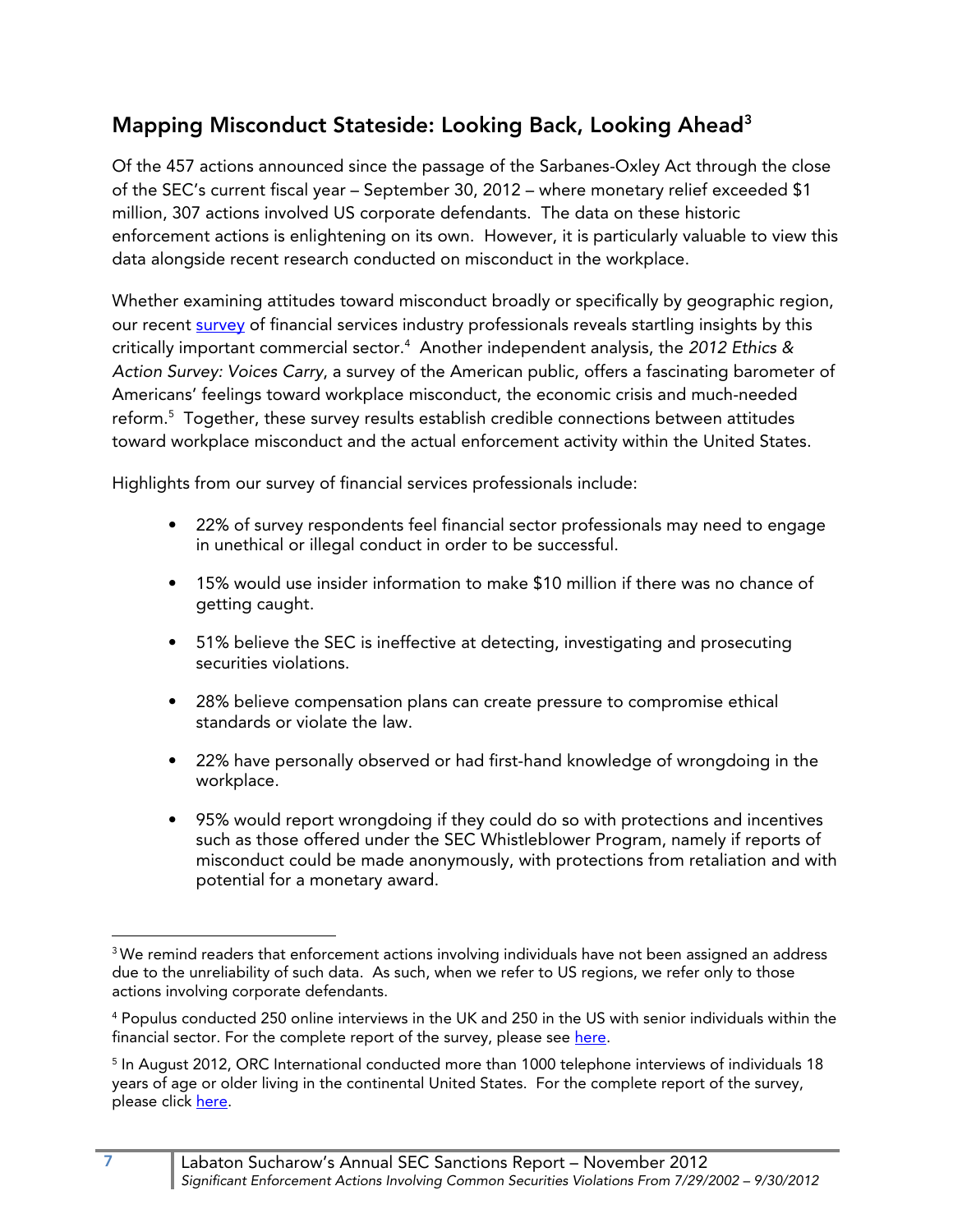Key figures from our second annual Ethics & Action Survey: Voices Carry include:

- 54% of Americans have personally observed or have first-hand knowledge of wrongdoing in the workplace.
- 18% of Americans believe that their employer values bottom line profits more than ethical conduct.
- 81% of Americans do not believe the government has done enough to stop corporate wrongdoing.
- 63% of Americans believe government should allocate more dollars to financial regulators and law enforcement to combat corporate wrongdoing.
- 84% of Americans have a positive perception of individuals who report illegal or unethical conduct.
- 83% of Americans would report wrongdoing with protections and incentives such as those offered by the SEC Whistleblower Program.

These attitudes toward misconduct are particularly interesting in light of the SEC's historical enforcement activity in the United States. For example:

- 14.6% of enforcement actions involving US corporate defendants resulted in monetary sanctions in excess of \$50 million. Regionally, this breaks out as follows:
	- o Northeast 62%
	- o West 18%
	- o South 18%
	- o Midwest 2%
- 66% of the actions involved both corporate and individual defendants, while 34% involved solely corporate defendants.
- The breakdown of securities violations in these actions was as follows:
	- o Offering Fraud 43%
	- o Financial Fraud 28%
	- $O$  FCPA 12%
	- o Market Manipulation 9%
	- o Trading & Pricing 6%
	- o Municipal Securities Fraud 2%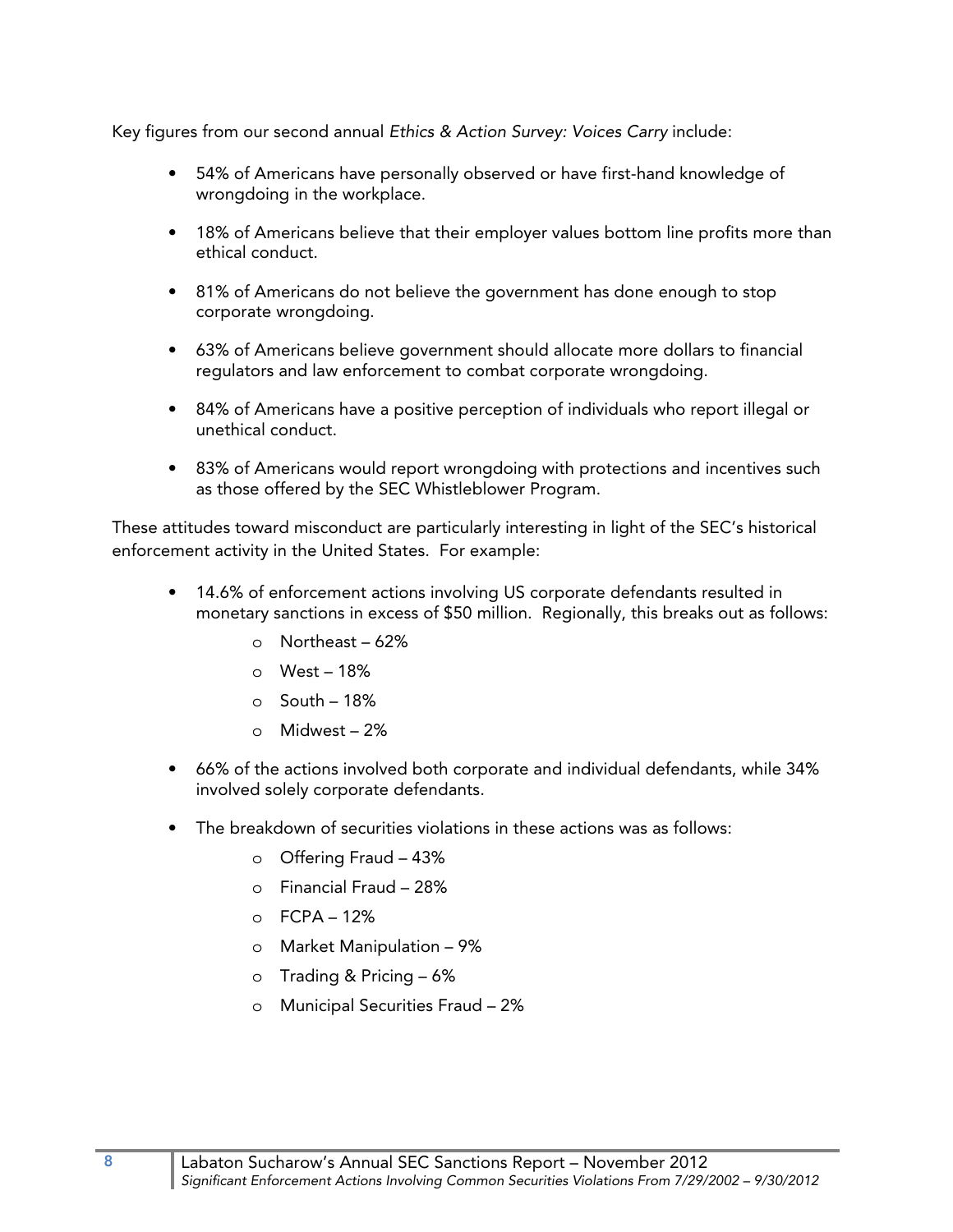#### *US Regions in Focus: Northeastern US*

Across the board, our research indicates that the Northeast region of the United States is a hotbed of unethical conduct, of significant concern both on its own and compared to other jurisdictions within the US.

- 30% of financial services professionals in the Northeast feel that in the current financial environment, industry professionals may need to engage in unethical or illegal conduct to be successful. This figure was significantly higher than other regions.
- One in five professionals in the Northeast would use insider information to make \$10 million if they could get away with it.
- While 80% of professionals in the Northeast believe their employers have strong ethical values, the percentage is much higher in other regions.
- **65% of Americans in**  • Along similar lines, one-third of professionals in the Northeast believe their compensation/bonus package can create pressure to compromise ethical standards or violate the law. This figure was five points higher than the national average and significantly higher than the figures for the South and West.

Interestingly, 32% of respondents from the Northeast believe that the SEC is an effective watchdog, six points higher than the national average and a full 12% higher than individuals in the Western US. Perhaps this belief is understandable. Indeed, the Northeast region was home to nearly one-quarter of all the SEC enforcement actions surveyed, which translates into 35% of the enforcement actions involving US corporate defendants. This is the highest concentration of SEC enforcement activity among all regions surveyed.

**the Northeast feel government should allocate more dollars to regulators and law enforcement to combat corporate wrongdoing**

2012 Ethics & Action Survey: Voices Carry

Regional enforcement highlights include:

- Enforcement actions involving corporate defendants in the Northeast have resulted in more than \$46 billion in monetary sanctions:
	- o More than 20% of significant actions in the Northeast resulted in monetary sanctions over \$50 million.
	- o The largest order of monetary relief more than \$22 billion was levied against UBS Securities in 2008.
- 55% of the enforcement actions involved both corporate and individual defendants, while 45% involved solely corporate defendants.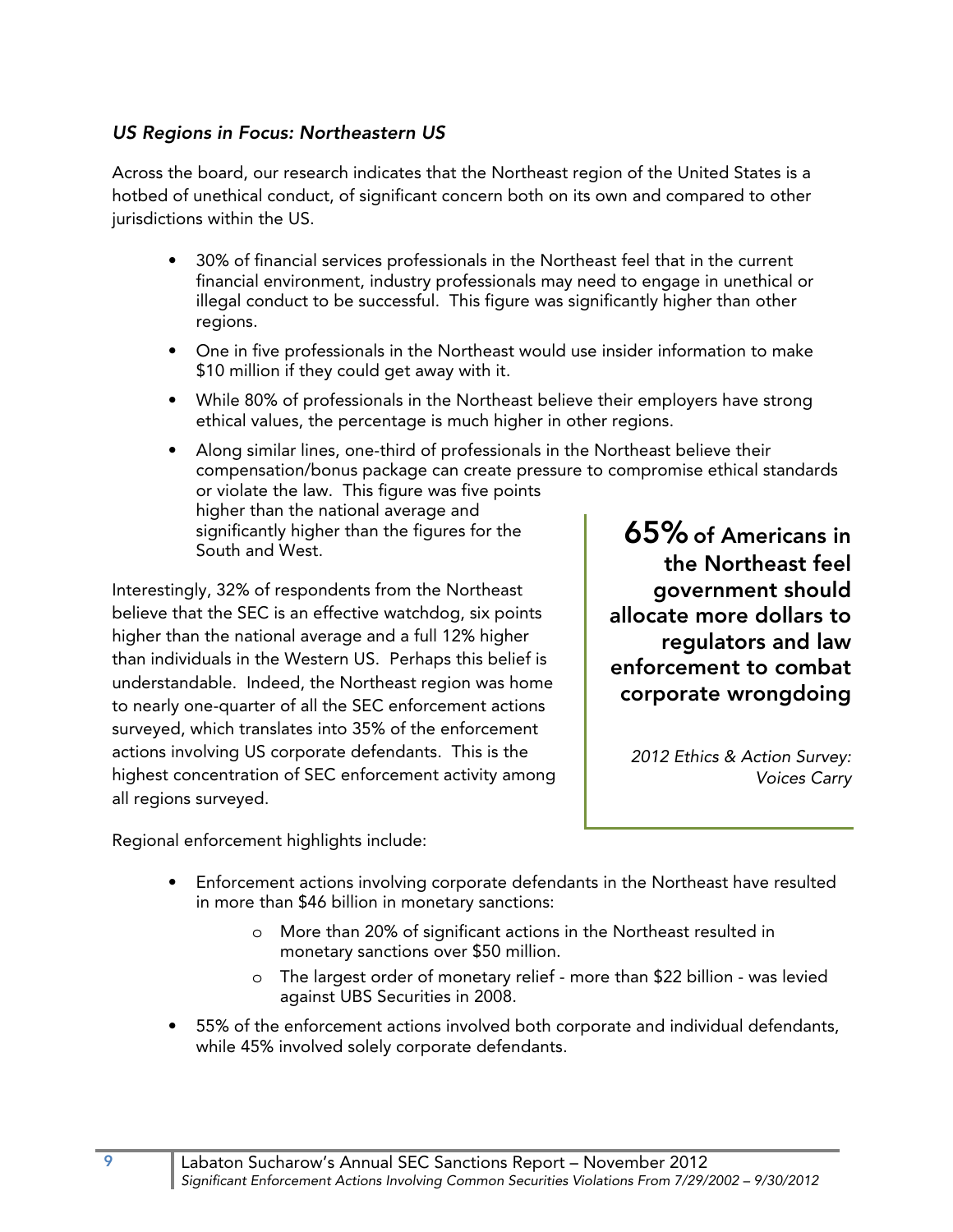- The breakdown of securities violations in the Northeast was as follows:
	- o Offering Fraud 27%
	- o Financial Fraud 40%
	- $O$  FCPA 13%
	- o Market Manipulation 7%
	- o Trading & Pricing 9%
	- o Municipal Securities Fraud 4%

What's the prognosis? Just as the Northeast region has historically high enforcement activity, we expect to see a significant uptick in whistleblower submissions as the program gains more traction and recognition. Thus far, of the 215 whistleblower submissions made to the SEC in FY 2011 (which designated a particular state in the United States), 23% originated from the Northeastern United States. It is important to note that individual states within the region generated comparatively high submissions  $-$  New York, for instance, had the  $2<sup>nd</sup>$  highest submission rate in the nation. We anticipate that as larger awards are announced, particularly in the financial services sector which is entrenched in the Northeast, whistleblower activity will increase, along with more high value enforcement actions.

#### *US Regions in Focus: Southern US*

Using the regional designations set forth by the census bureau, the South is an interesting study. It incorporates many states, some with serious and longstanding records of misconduct, and some with few, if any, significant securities violations. In terms of a 'regional attitude' toward workplace misconduct, our survey of the financial sector proffered interesting findings:

- 14% of financial services professionals in the South feel that in the current financial environment, industry professionals may need to engage in unethical or illegal conduct to be successful. This figure was the lowest of all regions in the United States.
- 14% of professionals in the South would use insider information to make \$10 million if they could get away with it. This statistic is on par with the national average, but significantly higher than the Midwest (8%).
- 95% of industry professionals in the South believe their employers have strong ethical values, a full 9 points above the national average and the highest figure among all regions surveyed.

**82% of Americans in the South feel the government has not done enough to root out corporate wrongdoing.** 

2012 Ethics & Action Survey: Voices Carry

• Of note, while 26% of professionals in the South believe their compensation/bonus package can create pressure to compromise ethical standards or violate the law,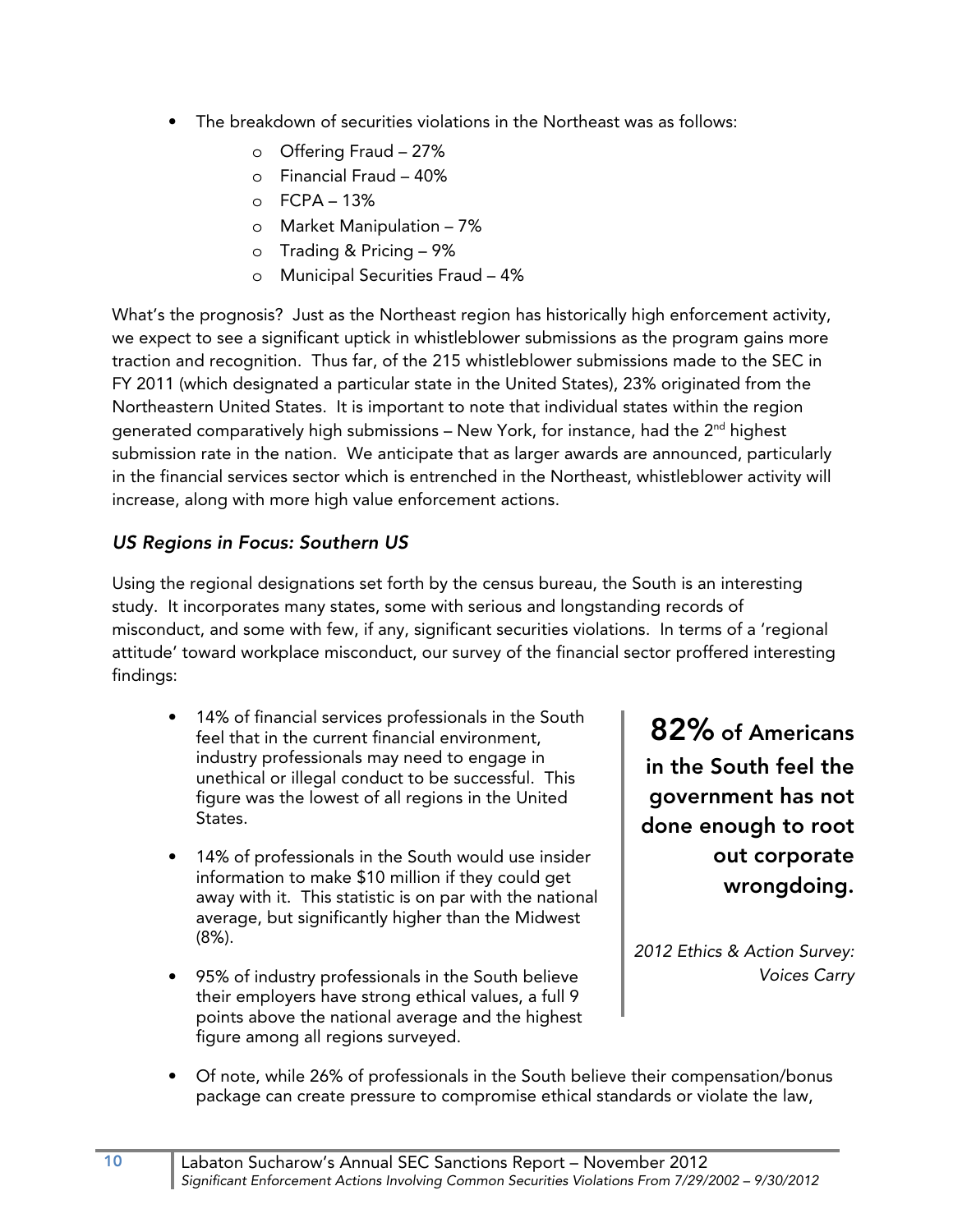which is lower than the national average, 23% of professionals in the South felt other pressure to compromise ethical stands or break the law. This is the highest percentage of all regions surveyed and four points above the national average.

• 21% of respondents had personally observed or had first-hand knowledge of misconduct at work. This figure is on par with the national average and similar across regions.

While professionals from the South had a high degree of faith in their employers, this confidence does not extend to the SEC. A full 9 points above the national average, 60% of respondents from the South believe the SEC is ineffective in detecting, investigating and prosecuting securities violations.

Is this belief well founded? Probably not. The South was home to 21% of all the enforcement actions surveyed, which translates to 32% of the enforcement actions involving US corporate defendants. Regional highlights include:

- Enforcement actions involving corporate defendants in the South have resulted in nearly \$13 billion in monetary sanctions:
	- o The largest monetary sanction \$400 million – was levied against Fannie Mae in 2006.
	- o Of the enforcement actions in the South, 10% resulted in monetary sanctions over \$50 million.
- 70% of the enforcement actions involved both corporate and individual defendants, while 30% involved solely corporate defendants.
- The breakdown of securities violations in the South was as follows:
	- o Offering Fraud 60%
	- o Financial Fraud 15%
	- $O$  FCPA 15%
	- o Market Manipulation 6%
	- o Trading & Pricing 2%
	- o Municipal Securities Fraud 1%

**60% of financial services professionals in the** South **believe the SEC is ineffective.** 

**…** 

# **32% of the**

**nation's major SEC actions over the last decade were in the South.** 

**(Hm.)**

Looking ahead, we hope to see continued efforts to protect investors and the public at large. While the South includes states with relatively high instances of significant securities violations, namely Florida and Texas, it also significantly outpaced other regions with respect to whistleblower submissions to the SEC. The Agency's Annual Report from the Office of the Whistleblower indicates that 38% of all submissions came from the South, with Florida, Texas and Maryland standing out for high whistleblower activity.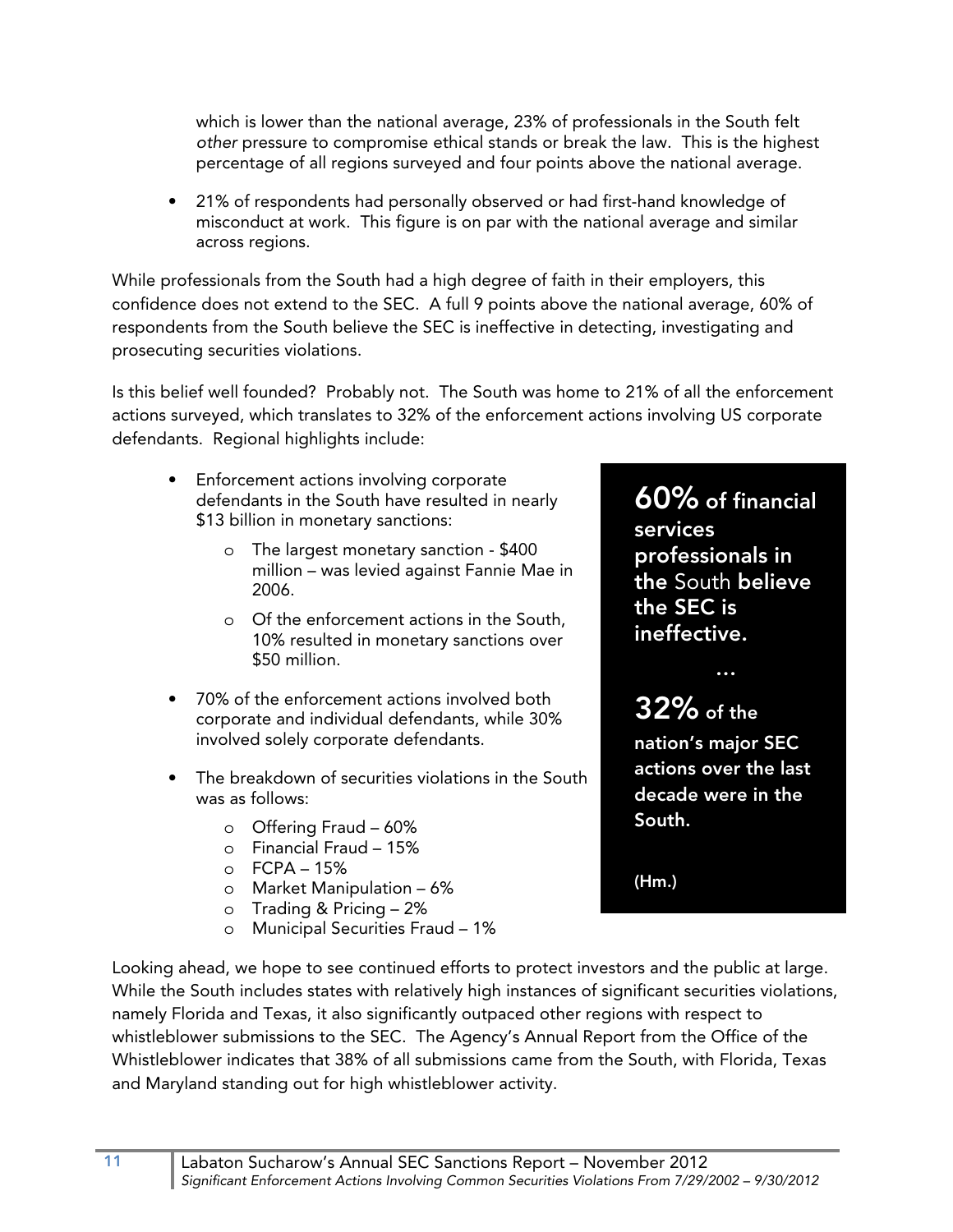#### *US Regions in Focus: Midwestern US*

Despite a high concentration of Fortune 500 companies and a large geographic expanse, whether assessing attitudes toward workplace misconduct, or significant enforcement activity, the Midwest generally scores better than other regions in the United States. "Better," however, is a matter of degrees. There are still significant areas of exposure and concern. For instance, regional data from our financial services survey found the following:

- 19% of financial services professionals in the Midwest feel that in the current financial environment, industry professionals may need to engage in unethical or illegal conduct to be successful. This figure was slightly lower than the national average (22%).
- 8% of professionals in the Midwest would use insider information to make \$10 million if they could get away with it. This is the lowest figure of all regions surveyed and nearly half the national average.
- While 89% of respondents from the Midwest felt their employer had strong ethical values, slightly higher than the national average, 44% found it likely that their competitors have engaged in unethical or illegal activity to be successful – the highest among all regions surveyed.

Exactly on par with the national average and showing greater confidence than both the South and West, 26% of respondents from the Midwest felt the SEC is an effective watchdog. This was interesting given the comparatively small concentration of significant enforcement actions in the region.

The Midwest was home to nearly 5% of all the enforcement actions surveyed, which translates into approximately 7% of the enforcement actions involving US corporate defendants. Of the US regions surveyed, the Midwest has the lowest concentration of significant SEC enforcement actions. Regional highlights include:

- Enforcement actions involving corporate defendants in the Midwest have resulted in nearly \$500 million in monetary sanctions:
	- o The largest monetary sanction in the region more than \$125 million was in connection with an offering fraud matter involving various corporate and individual defendants.
	- o The matter highlighted above was the only enforcement action in the Midwest resulting in monetary relief over \$50 million.
- 73% of the enforcement actions involved both corporate and individual defendants, while 27% involved solely corporate defendants
- The breakdown of securities violations in the Midwest was as follows:
	- o Offering Fraud 41%
	- o Financial Fraud 41%
	- $O$  FCPA 9%
	- o Market Manipulation 5%
	- o Trading & Pricing 5%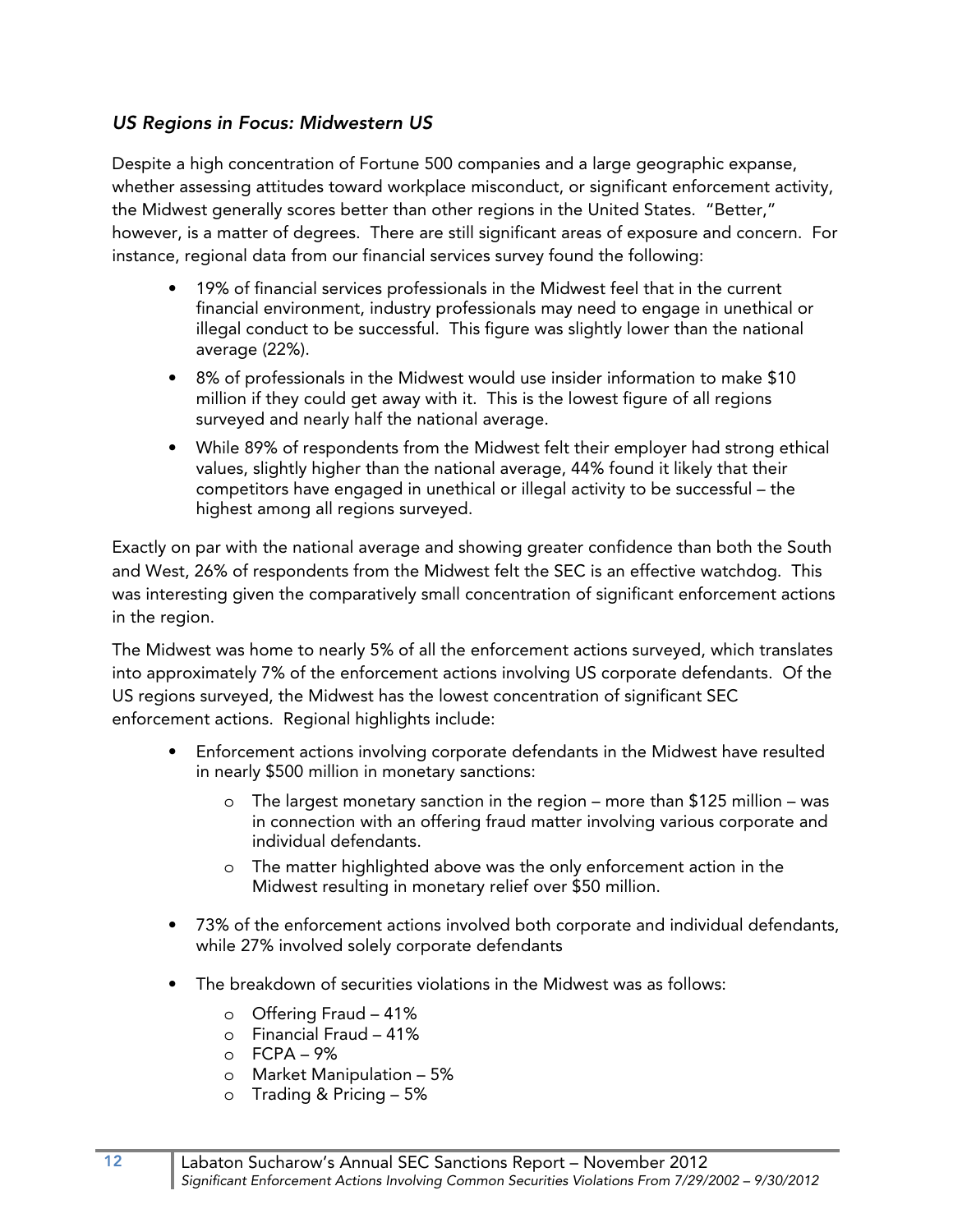While the SEC Office of the Whistleblower received the fewest submissions from the Midwest – 13% of the tips received – there has, traditionally, been far less significant enforcement activity in the region. We do note that there were some surprising outliers; despite the fact that Illinois is home to numerous major conglomerates, the highest number of regional whistleblower tips came from Missouri and Ohio, twice the number that came from Illinois.

#### *US Regions in Focus: Western US*

Based on census groupings, the West is a large region and includes states – California, chiefly – with significant enforcement activity. In terms of perception, too, our research indicates that there is much work to be done to reform attitudes toward misconduct.

- More than one in five financial services professionals in the Western United States feel that in the current financial environment, industry professionals may need to engage in unethical or illegal conduct to be successful. This figure was on par with the national average, but higher than the Midwest and South.
- 16% of professionals in the West would use insider information to make \$10 million if they could get away with it, slightly ahead of the national average.
- Respondents from the Western US indicate a higher awareness of misconduct at work than any other region, with 24% having personally witnessed or possessing first-hand knowledge of misconduct.
- Financial industry professionals from the Western US also have the least confidence in the SEC to detect, investigate and prosecute securities violations, with an astonishing 61% of respondents believing the agency is "ineffective." This is a full 10 points higher than the national average and 17 points higher than the Northeast.

Regional enforcement highlights include:

• The West was home to nearly 17% of all the enforcement actions surveyed, which translates into one-quarter of the enforcement actions involving US corporate defendants.

**68% of Americans in the West believe illegal or unethical conduct was a key driver of the current economic crisis.** 

2012 Ethics & Action Survey: Voices Carry

- Enforcement actions involving corporate defendants in the West have resulted in more than \$2.8 billion in monetary sanctions:
	- o The largest monetary sanction in the region \$715 million was levied against corporate and individual defendants in the 2005 action involving Adelphia Communications.
	- o Of the enforcement actions in the West, 10.5% resulted in monetary sanctions over \$50 million.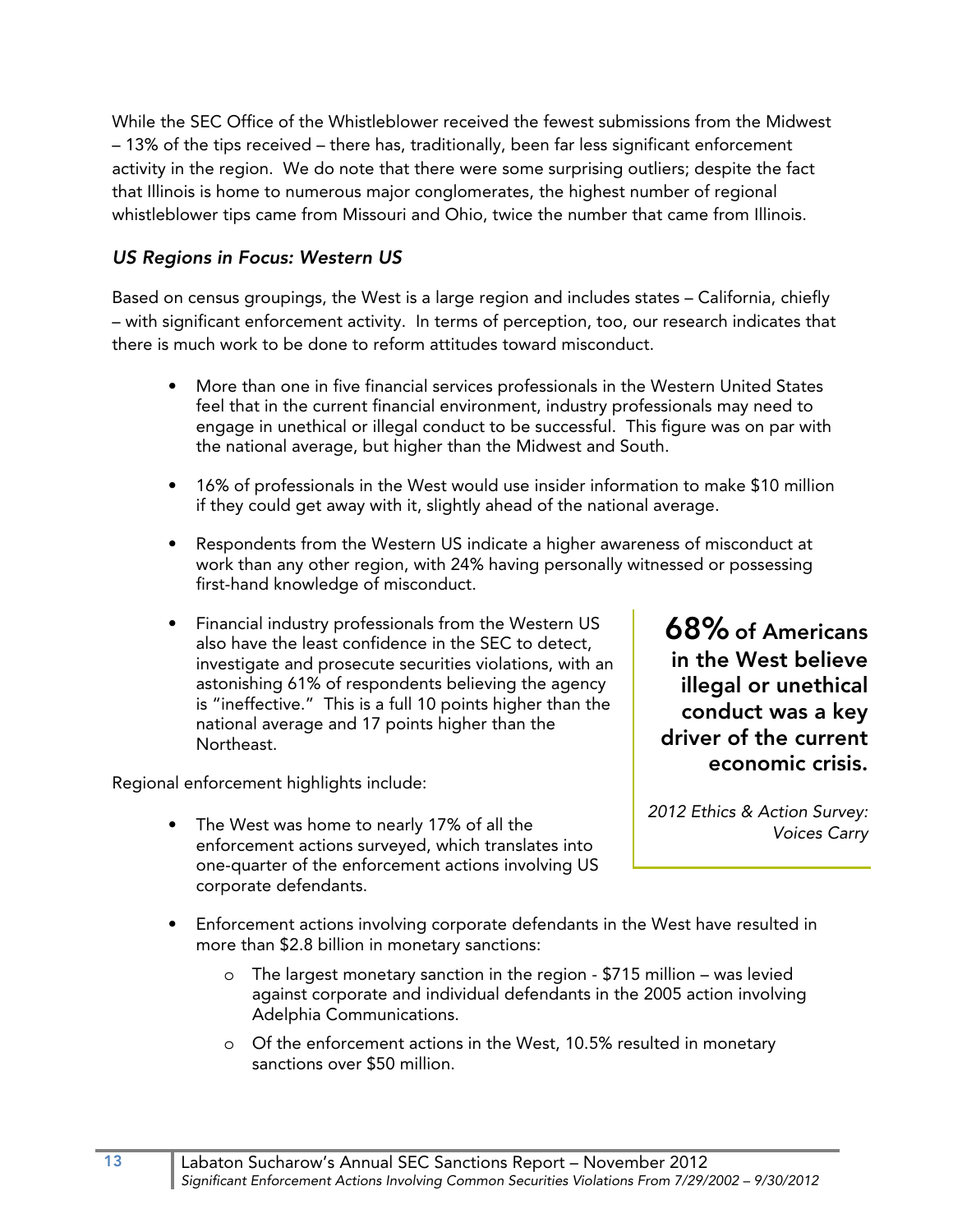- 76% of the enforcement actions involved both corporate and individual defendants, while 24% involved solely corporate defendants.
- The breakdown of securities violations in the West was as follows:
	- o Offering Fraud 46%
	- o Financial Fraud 21%
	- $O$  FCPA 8%
	- o Market Manipulation 16%
	- o Trading & Pricing 8%
	- o Municipal Securities Fraud 1%

In its Annual Report of the Whistleblower Program from FY2011, the SEC received 26% of all whistleblower submissions from the Western United States. Notably, California generated far more submissions than any other state – 16% of all submissions presented to the SEC. Given the high degree of awareness of misconduct at work, we hope that residents of the West continue to show a continued interest in speaking out against wrongdoing.

## **Enforcement on the Ground: Examining Select US States**

#### *California*

Of the historical SEC enforcement actions involving US corporate defendants, nearly 17% were prosecuted in California, where actions collectively resulted in more than \$976 million in monetary sanctions. California has one of the highest concentrations of enforcement activity in the nation.

Key statistics include:

- Two-thirds of enforcement actions in California involved both corporate and individual violators.
- As we see across the board, most SEC enforcement actions in California resulted in monetary sanctions between \$1 million to \$10 million. However, the big cases were really big. In fact, while only three cases exceeded the \$50 million threshold in sanctions, each of those actions exceeded \$100 million in sanctions.
- The largest sanction involving a corporate defendant in California since the passage of Sarbanes-Oxley (in one of the six common violations surveyed), was levied against the AXA Rosenberg Group in 2011. That financial fraud matter resulted in fines and penalties of \$242 million.
- Offering Fraud was the most common cause of action (44%), followed by Financial Fraud (26%).
- More than half of the enforcement actions 54% were announced in the last five years. Those actions collectively resulted in more than \$593 million.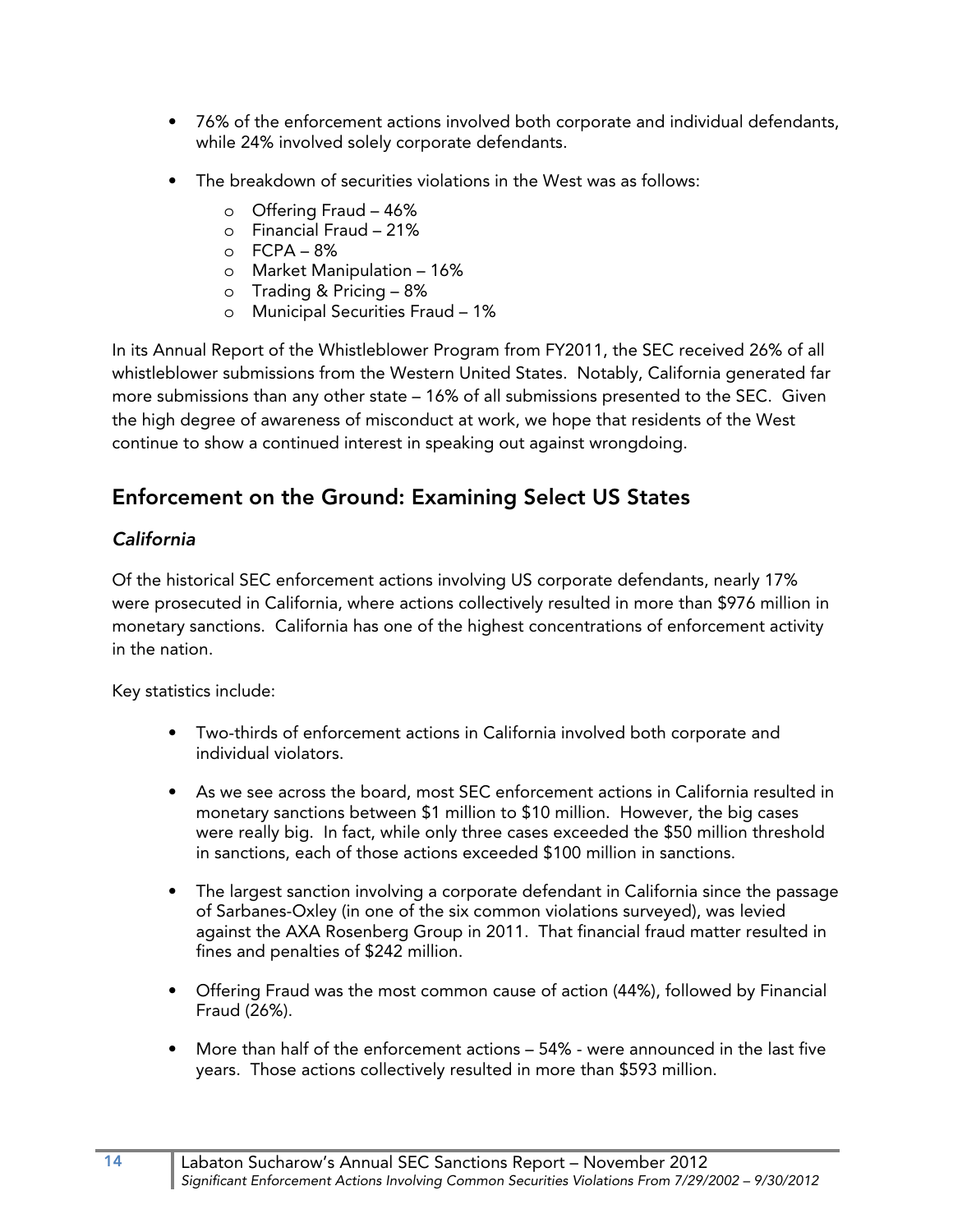As California has a high degree of significant SEC enforcement actions, so too has the state shown a high degree of SEC whistleblower activity. In fact, according to the data the SEC released for 2011, California originated more SEC whistleblower submissions than any state in the nation; representing slightly more than 10% of all submissions and 16% of the submissions generated in US states.

#### *Connecticut*

Of the historical SEC enforcement actions involving US corporate defendants, 2% were prosecuted in Connecticut, where actions collectively resulted in more than \$177 million in monetary sanctions.

Key statistics include:

- With one exception, monetary relief ordered in cases involving Connecticut companies was higher than other regions, with most actions ordering monetary relief in excess of \$5 million.
- The largest monetary sanction in our data set involving a corporate defendant in Connecticut was levied against American Skandia Investment Services in 2009, a trading and pricing matter that resulted in fines and penalties of \$68 million.
- More than half of the actions in Connecticut involved Financial Fraud.
- More than two-thirds of the enforcement actions were announced in the last five years.

While Connecticut ranked 14<sup>th</sup> of the US states generating whistleblower submissions to the SEC in FY2011, its percentage of submissions (2%) is exactly on par with its historic SEC enforcement activity. However, as regulators continue to focus on the hedge fund industry – Connecticut has one of the nation's highest concentrations of hedge funds and investments managed by hedge funds – it is certainly possible to see an uptick in SEC enforcement activity in the months and years ahead.

#### *Florida*

Drilling down further into our data set, of the 307 enforcement actions involving corporate defendants in the US, 11% were prosecuted in Florida, representing an aggregate recovery in excess of \$356 million.

Key statistics include:

• Most significant enforcement actions in Florida involved both corporate and individual violators; in fact, only three cases solely involved corporate entities.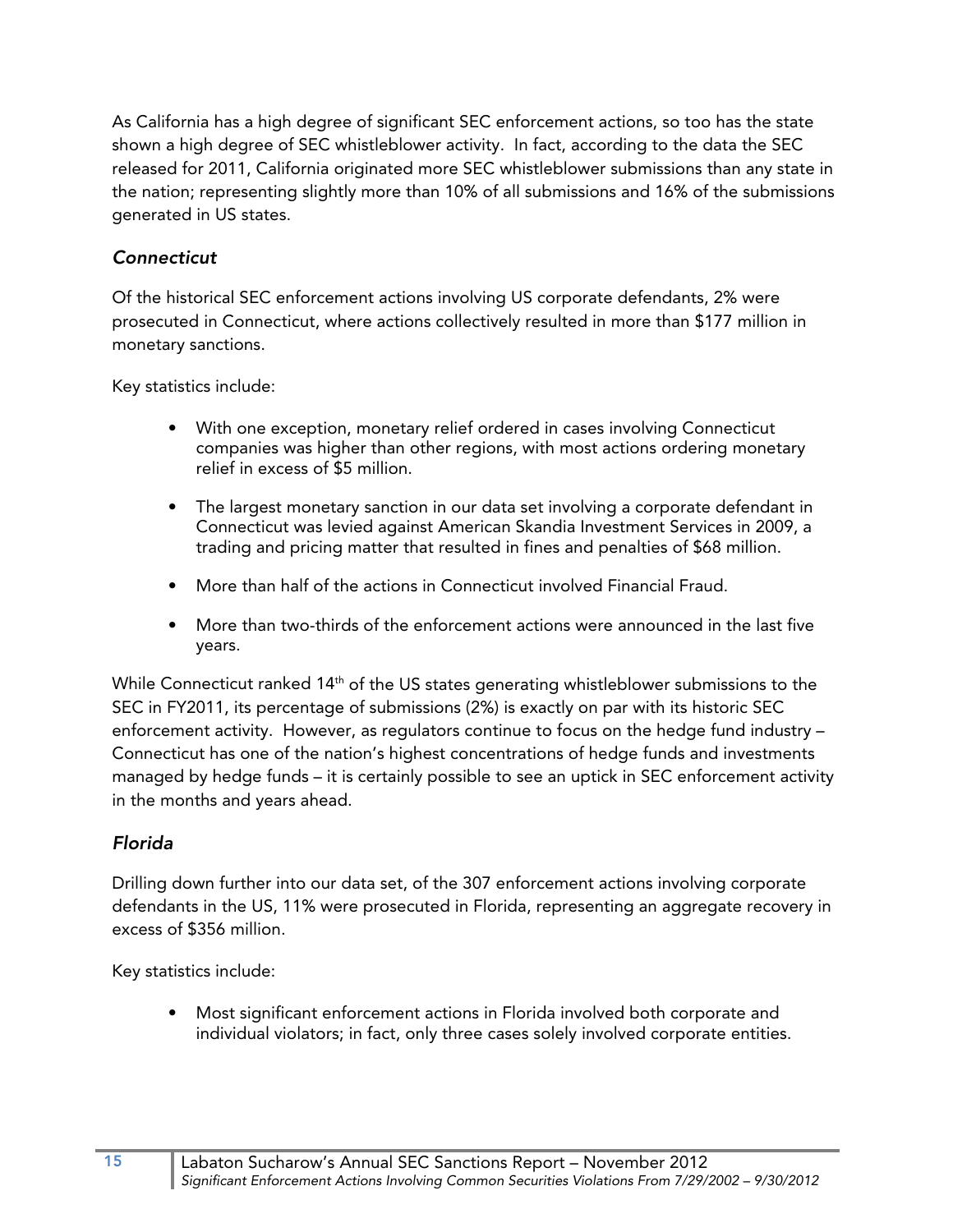- Despite the high degree of enforcement activity, the lion's share of monetary sanctions fell within the \$1 million to \$10 million range. Only one action, dating back to 2006, resulted in monetary sanctions greater than \$50 million.
- Offering Fraud was the most common cause of action (79% of cases), followed by Market Manipulation (15%). Over the last 10 years, there was only one significant FCPA matter and one involving Financial Fraud.

Not only does Florida see a high degree of SEC enforcement activity, data from the FY2011 Annual Report of the SEC Office of the Whistleblower revealed that of the 35 states generating whistleblower submissions, Florida ranked  $3<sup>rd</sup>$ . We anticipate that this trend will continue and expect to see a significant number of whistleblower submissions in the days ahead.

#### *Georgia*

Unlike its neighbor to the South, Georgia had a relatively low number of SEC enforcement actions, representing 2% of the 307 enforcement actions involving corporate defendants in the US.

Key statistics include:

- The aggregate value of monetary relief ordered by the SEC in matters involving defendants in Georgia was more than \$69 million.
- Most actions in Georgia resulted in comparatively low orders of monetary relief, generally in the \$1-\$5 million range.
- The largest monetary sanction, \$20 million, was levied against Scientific-Atlanta in 2006.

While Georgia has not had a particularly high concentration of enforcement activity, it has a fair share of SEC whistleblowers. Data from the FY2011 Annual Report of the SEC Office of the Whistleblower revealed that of the 35 states generating whistleblower submissions, Georgia tied for the  $8<sup>th</sup>$  position.

#### *Illinois*

Of the historical SEC enforcement actions involving US corporate defendants, about 1% were prosecuted in Illinois, which actions collectively resulted in more than \$64 million in monetary sanctions.

Key statistics include:

• No actions resulted in monetary sanctions greater than \$50 million. The total monetary sanctions for the state of Illinois totaled \$64 million.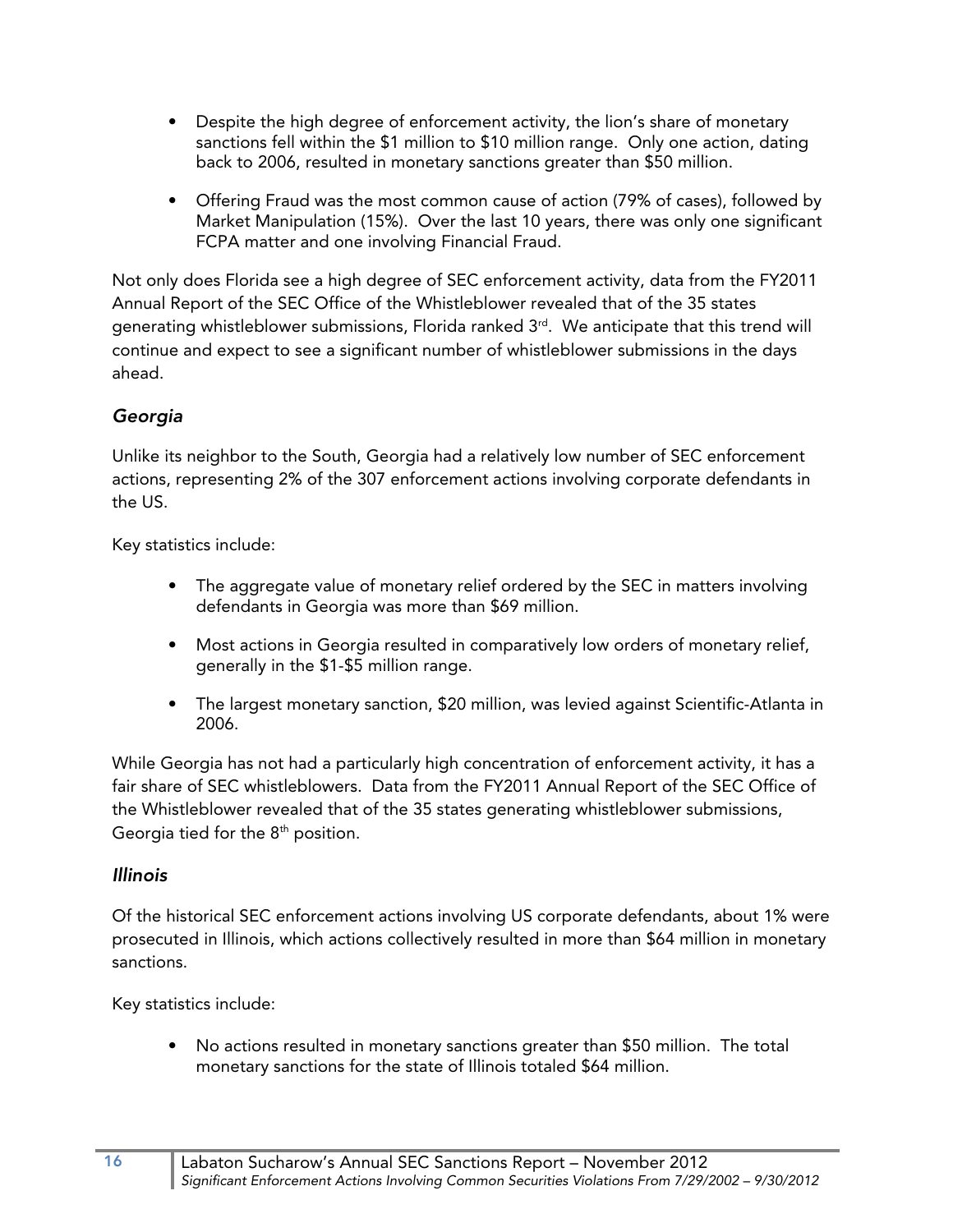• Offering Fraud was the most common cause of action (50%) with only one each of Trading and Pricing Fraud and FCPA Fraud.

Despite a high concentration of major public companies, including a number that do business internationally, Illinois has a low incidence of significant enforcement activity. Along similar lines, SEC data from FY2011 indicated that the state generated just 4 whistleblower submissions. This is not surprising given the fact that the Midwest had the lowest concentration of whistleblower submissions as a region, and a very low percentage of major SEC enforcement activity. While the number of submissions will surely grow when the SEC releases whistleblower data for the full year FY2012, we anticipate that the Midwest generally, and Illinois in particular, will continue to account for a comparatively low percentage of future enforcement actions and whistleblower activity.

#### *Massachusetts*

Of the 307 enforcement actions involving corporate defendants in the US, only about 3% were prosecuted in Massachusetts, representing an aggregate recovery in excess of \$541 million.

Key statistics include:

- Two-thirds of enforcement actions in Massachusetts involved both corporate and individual violators.
- Financial Fraud was the most common cause of action (44%), followed by Offering Fraud (33%).
- Only two cases exceeded the \$50 million threshold in sanctions, and one of those actions exceeded \$100 million. That matter resulted in fines and penalties of \$375 million.

Will whistleblowers serve as a meaningful deterrent in Massachusetts? It's hard to say. Measured against other states, it didn't have a particularly high concentration of whistleblower submissions based on the SEC's data from 2011, ranking 11<sup>th</sup>. But neither did Massachusetts have a high number of significant enforcement actions over the prior decade. What we do know is that the state is home to a number of financial services organizations and we anticipate an increase in submissions when the SEC Office of the Whistleblower releases its full-year data accounting for whistleblower submissions for FY2012.

#### *New Jersey*

Of the historical SEC enforcement actions involving US corporate defendants, approximately 4% were prosecuted in New Jersey, with actions collectively resulting in more than \$204 million in monetary sanctions.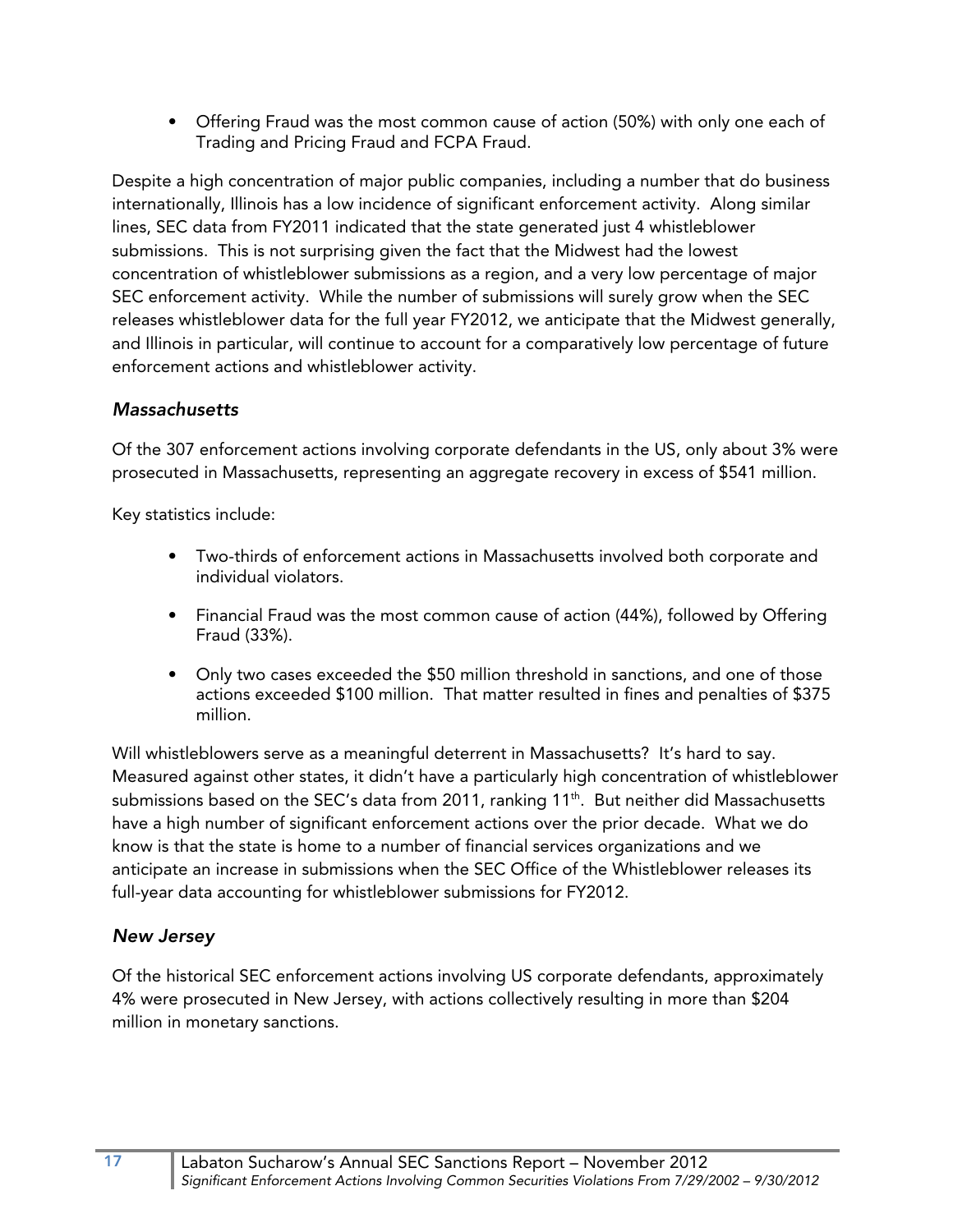Key statistics include:

- No actions in New Jersey resulted in monetary sanctions in excess of \$50 million.
- Both Financial Fraud and FCPA were the most common cause of action at 38% each.
- The enforcement actions in New Jersey were almost equal with 53% involving both corporate and individual violators and 46% involving only corporate defendants.

With its proximity to Wall Street and as home to many large public companies that operate internationally, New Jersey has, historically, seen a fair share of significant enforcement actions. Underscoring the connection between historic misconduct and current whistleblower activity, New Jersey also had a number of whistleblower submissions from FY2011 – nearly 4% of the US states' submissions as reported by the SEC.

#### *New York*

With its high concentration of financial services firms and Fortune 500 companies, it is not surprising that compared to the rest of the country, New York is home to more – and the most significant - SEC violations. In fact, of the 457 actions in our data set, more than 13% originated in New York. When examining just those actions involving US corporate defendants, the share of actions generated in New York leaps to more than 21%. Those matters alone resulted in SEC orders of monetary relief in excess of \$45 billion.

Key statistics include:

- Over the last decade, much of the monetary relief ordered by the SEC arose from settlements with major financial institutions in connection with the sale of auction rate securities. Indeed, more than \$35 billion reflected liquidity returned to investors in connection with these enforcement actions.
- Enforcement activity is on the rise, with nearly 65% of the actions in our data set having been announced within the last five years.
- Unlike other "hot states" where Offering Fraud was the most common federal securities violation (of those six causes of action we surveyed), in New York, the most common violation – the root of more than half of the enforcement actions in the state - involved Financial Fraud. Offering Fraud was the second most common cause of action.
- The largest action in New York for the period under review was in connection with the 2008 auction rate securities settlement with UBS securities for \$22 billion.

Snitches on Wall Street? In our recent pulse-taking of the American people, *Ethics & Action* [Survey: Voices Carry](http://www.labaton.com/en/about/press/upload/Ethics-Action-II-Report-Final.pdf), we found that 84% of Americans have a favorable view of individuals who report illegal or unethical conduct and 83% would blow the whistle given the protections and incentives available under the SEC Whistleblower Program. These attitudes are certainly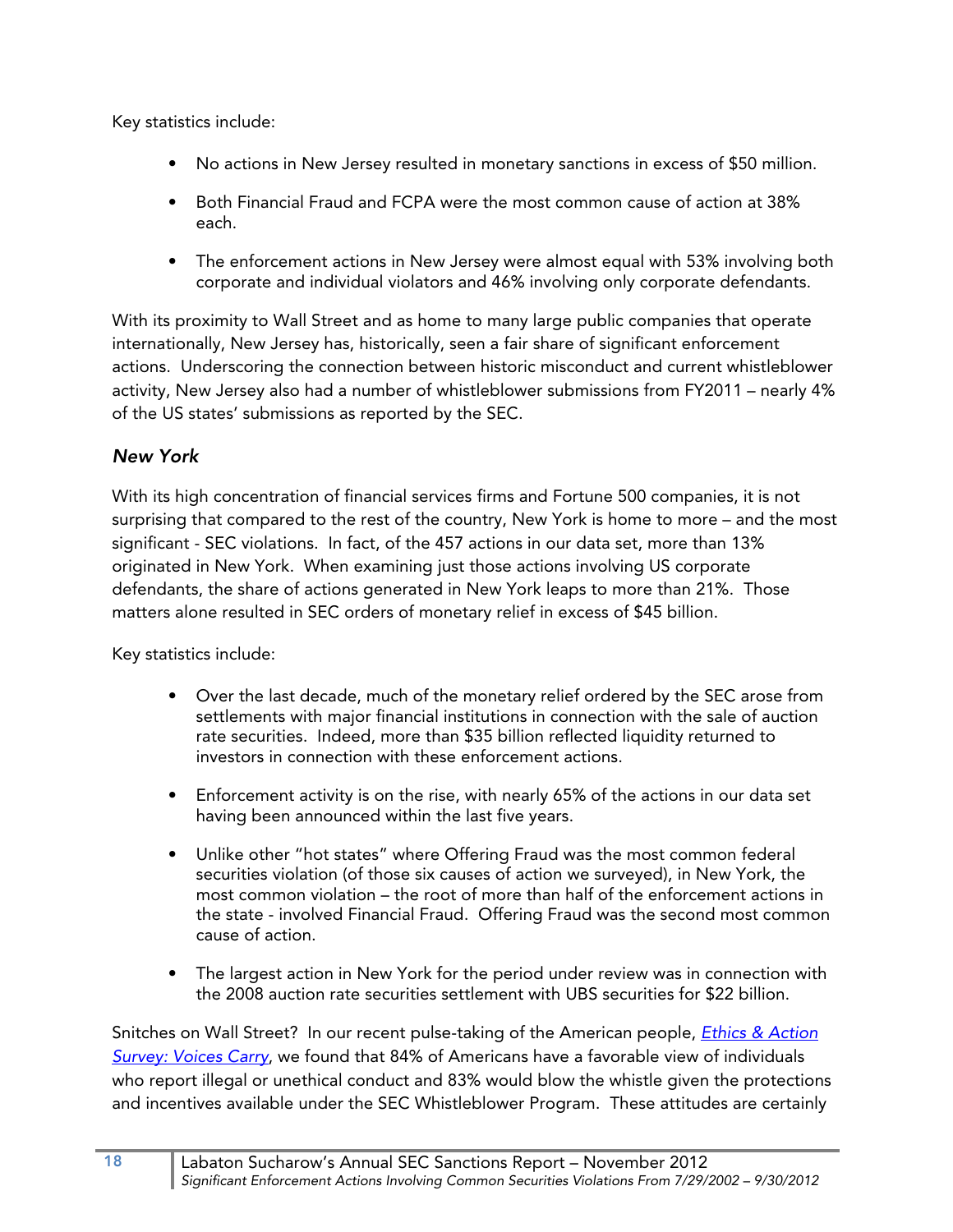present in New York, which generated more whistleblower submissions than any state other than California according to data from the FY2011 Annual Report of the SEC Office of the Whistleblower. As more awards are announced and the program is more widely recognized, we expect to see a significant uptick in submissions from the New York area.

#### *Ohio*

Of the historical SEC enforcement actions involving US corporate defendants, 2% were prosecuted in Ohio. While this is a relatively low number, the aggregate monetary relief ordered by the SEC in these actions is significant, at more than \$207 million.

Key statistics include:

- Most of the actions in Ohio involved both corporate and individual defendants.
- Offering Fraud and Financial Fraud were the sole causes of action in the significant enforcement actions prosecuted in Ohio.
- The largest order for monetary relief, more than \$125 million, involved a 2004 Offering Fraud.

While Ohio had a comparatively low incidence of significant enforcement activity, it tied for 6<sup>th</sup> with Missouri when examining US states generating whistleblower submissions to the SEC in FY2011. This is an interesting outlier insofar as the Midwest had the lowest concentration of whistleblower submissions as a region.

#### *Pennsylvania*

Of the historical SEC enforcement actions involving US corporate defendants, 4% were prosecuted in Pennsylvania, where actions collectively resulted in more than \$177 million in monetary sanctions.

Key statistics include:

- Most actions in Pennsylvania involved both corporate and individual defendants.
- Enforcement activity has been relatively consistent during the period we examined, with slightly more than half of the significant actions occurring during the last 5 years.
- More than half of the significant actions in Pennsylvania resulted in monetary relief penalties in excess of \$10 million.
- The largest monetary sanction, \$51 million, was levied against a large group of corporate and individual defendants in connection with an Offering Fraud matter announced in 2009.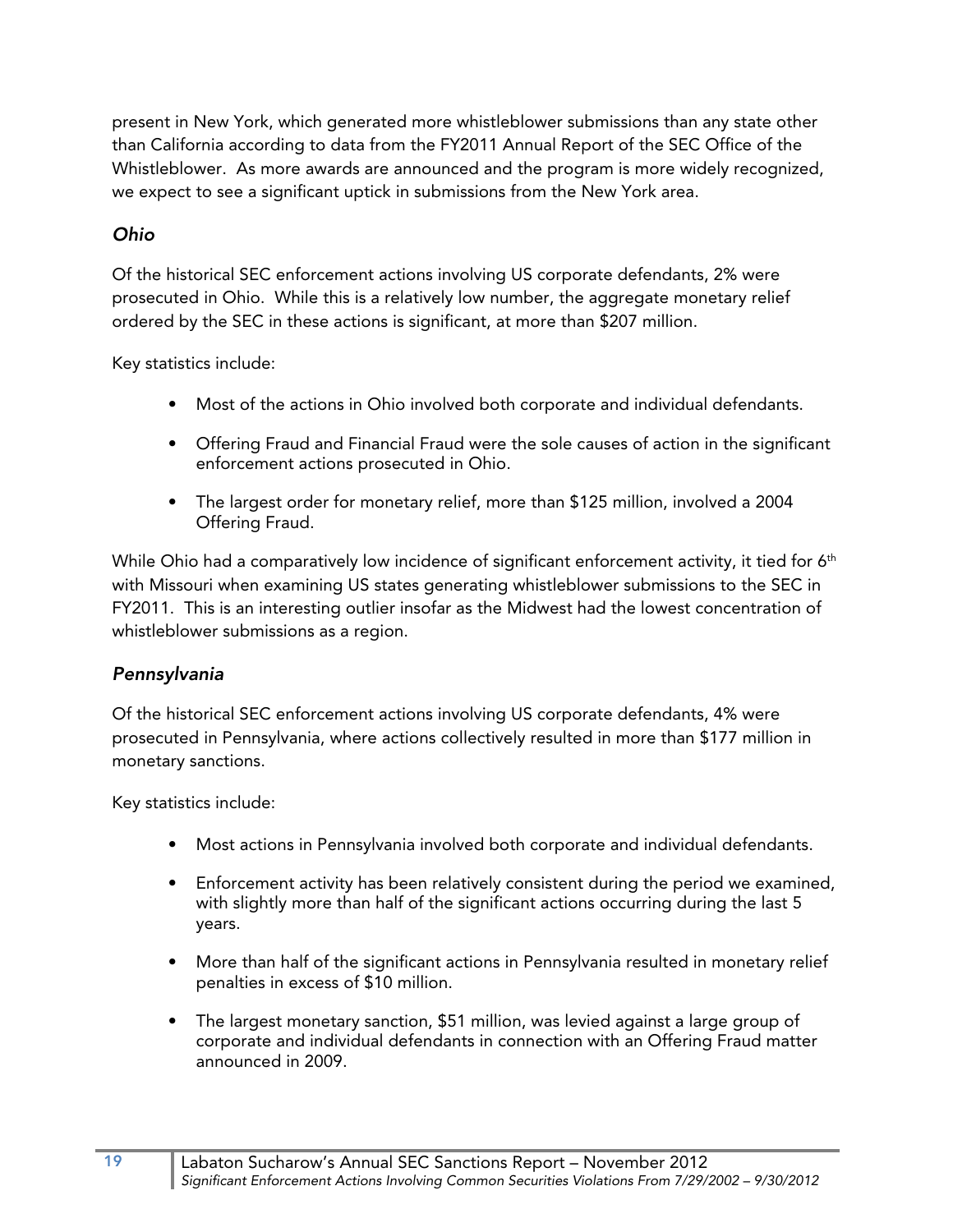SEC data from FY2011 indicated that Pennsylvania is in the upper tier of US states generating whistleblower submissions, in a three-way tie for  $9<sup>th</sup>$  position.

#### *Texas*

Of the historical SEC enforcement actions involving US corporate defendants, nearly 9% were prosecuted in Texas, where actions collectively resulted in more than \$490 million in monetary sanctions.

Key statistics include:

- Two-thirds of enforcement actions in Texas involved both corporate and individual violators.
- As we see across the board, most SEC enforcement actions in Texas resulted in monetary sanctions between \$1 million to \$10 million. While only two cases exceeded the \$50 million threshold in sanctions, each of those actions exceeded \$100 million in sanctions.
- The largest sanction involving a corporate defendant in Texas since the passage of Sarbanes-Oxley (in one of the six common violations surveyed), was levied against KBR, Inc. That matter resulted in fines and penalties of \$177 million.
- Offering Fraud was the most common cause of action (48%), followed by FCPA (33%).
- More than half of the enforcement actions 55% were announced in the last five years. Those actions collectively resulted in more than \$365 million.

As Texas has a high degree of significant SEC enforcement actions, so too has the state shown a high degree of SEC whistleblower activity. In fact, according to the data the SEC released for 2011, Texas generated 8% of the submissions from US states.

#### *Washington*

Of the historical SEC enforcement actions involving US corporate defendants, only 1% were prosecuted in the state of Washington.

Key statistics include:

- All of the actions in Washington involved both individual and corporate defendants.
- The most significant actions in Washington both related to a Market Manipulation involving Seattle-based software company AbsoluteFuture.com, with combined orders exceeding \$35 million.
- Other actions in Washington resulted in relatively low sanctions, both less than \$2.5 million.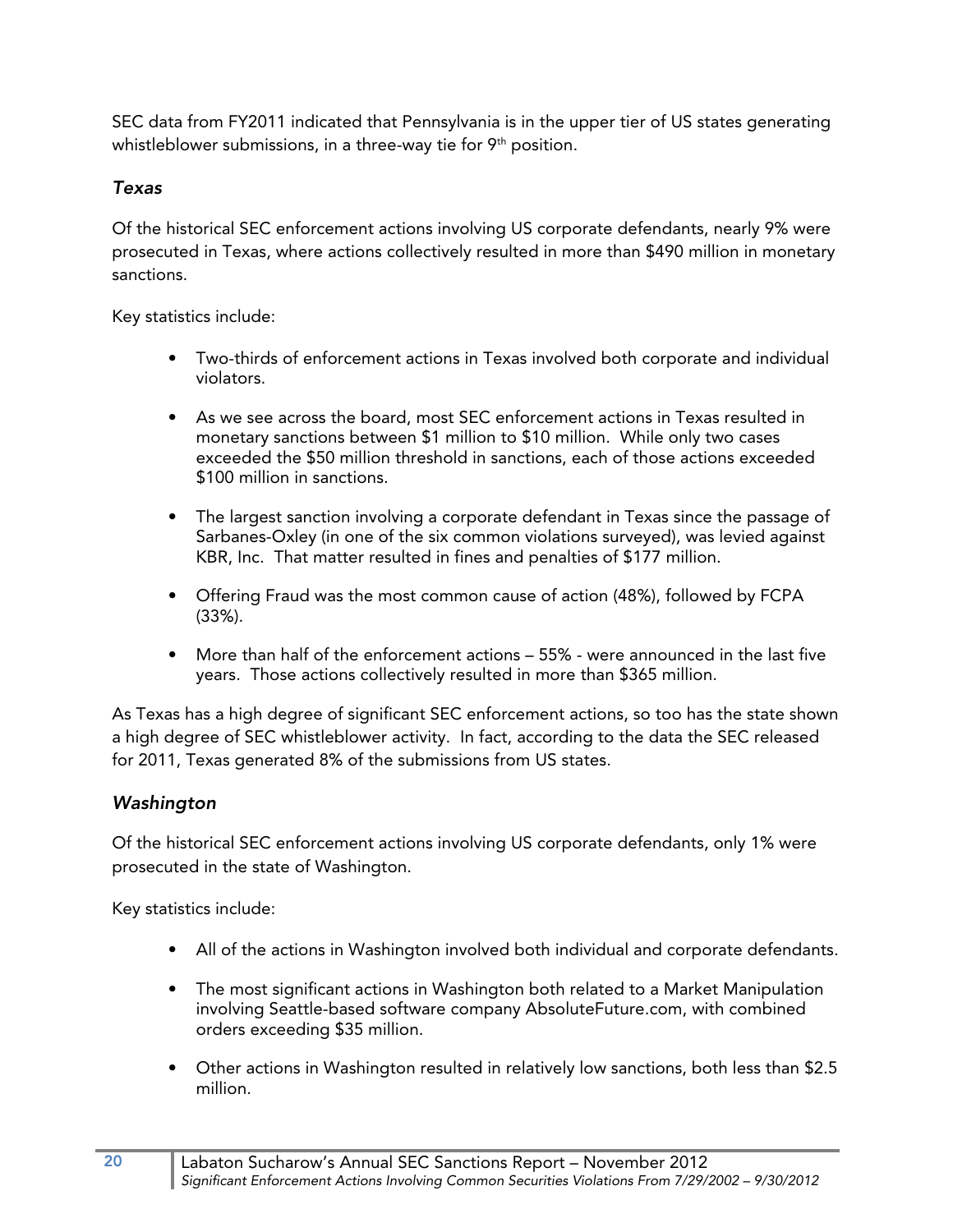What can we expect looking ahead? Hopefully more of the same. Despite a high concentration of major companies in virtually every industry, Washington has a low number of significant federal securities matters. And, mirroring its 1% of the enforcement actions involving US corporate defendants, SEC data from FY2011 indicated that Washington generated 1% of the whistleblower submissions from US states.

#### *Washington DC – Metropolitan Area*

Of the historical SEC enforcement actions involving US corporate defendants, nearly 3% were prosecuted in the DC metro area, including Maryland, DC and Virginia, where actions collectively resulted in more than \$533 million in monetary sanctions.

Key statistics include:

- Financial Fraud was the most common cause of action (50%), followed by Offering Fraud (38%). And there was only one significant FCPA matter occurring in 2010.
- Only two actions resulted in monetary sanctions greater than \$50 million. Only one action, dating back to 2006, resulted in monetary sanctions greater than \$100 million. That matter resulted in fines and penalties of \$400 million.
- Just over 60% of enforcement actions in the Metro DC area involved both corporate and individual violators.
- Most enforcement actions in the DC Metro area occurred in the state of Virginia (62%).

What can we expect looking ahead? That's a tricky analysis. The DC metropolitan area generated nearly 7% of the whistleblower submissions from US states, according to SEC data from FY2011. The lion's share of these came from Maryland, which ranked  $5<sup>th</sup>$  of all states generating whistleblower submissions. This is also interesting given that Maryland has not witnessed a particularly high number of enforcement actions historically. Given the large number of commuters within and between the metropolitan DC area, we believe this region is best looked at in its entirety. We must keep in mind that as home to the SEC, the metro DC area likely has a higher recognition of the whistleblower program. One thing is for certain, it will be interesting to see how these numbers pan out in the future.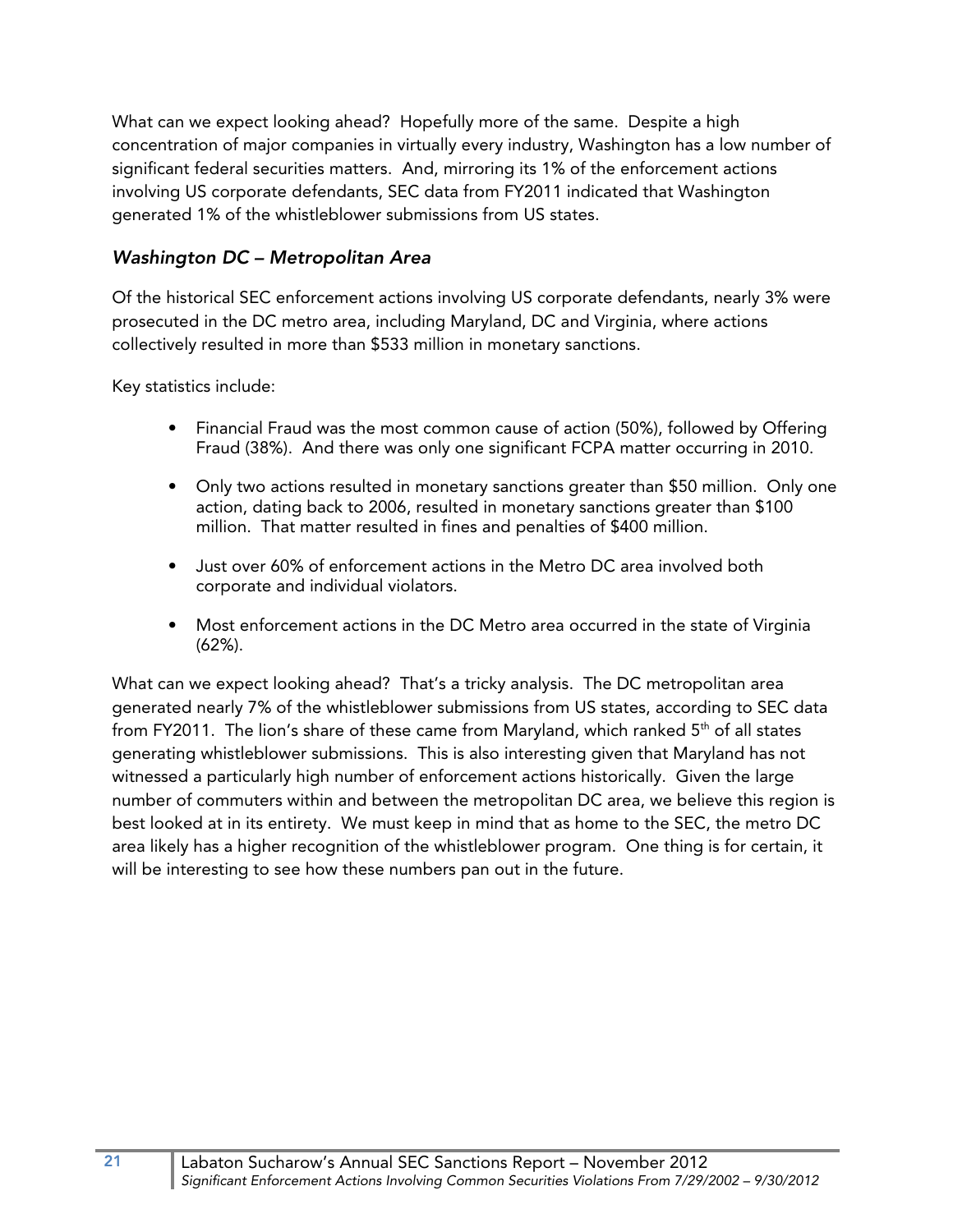# **Methodology**

All information assembled in Labaton Sucharow's Annual SEC Sanctions Report and SEC Sanctions Database was derived from the SEC's public announcements of successful enforcement actions with monetary sanctions exceeding \$1 million. Data was culled from enforcement actions announced between July 29, 2002 through September 30, 2012 in the areas of Offering Fraud, Trading & Pricing, Foreign Corrupt Practices Act, Municipal Securities, Financial Fraud and Market Manipulation. While some actions may involve multiple violations and may be characterized in different ways, we used our discretion to categorize the cases by type of violation. To establish regional identifiers, we assigned cases, using the location of the primary corporate defendant, to one of the following regions (as employed by the Census Bureau): South, West, Midwest and Northeast. Regional identifiers were only used for enforcement actions involving corporate defendants. The information contained in this database does not reflect monetary sanctions secured by other law enforcement and regulatory organizations in related enforcement actions. There also was no attempt to identify and aggregate past SEC enforcement actions that may have arisen out of the same nucleus of operative facts in order to meet the \$1,000,000 monetary sanctions threshold which is now permitted b[y Rule 21F-4\(d\).](http://www.sec.gov/about/offices/owb/reg-21f.pdf) We note that the numbering of percentages can occasionally be off by a tenth of a percentage point due to the amounts being rounded.

## **Disclaimer**

Labaton Sucharow's Annual SEC Sanctions Report and SEC Sanctions Database do not provide legal advice. These resources are intended for general informational purposes only. Please be advised that legal advice cannot be given without full consideration of all the unique facts and circumstances associated with your situation and the possible violations you wish to report.

Past monetary sanctions are not necessarily indicative of what future monetary sanctions will be in any particular case. Each SEC enforcement action is unique and there are numerous factors that contribute to the monetary sanction determination.

While every effort was made to ensure the accuracy of the information presented in the annual report and database, Labaton Sucharow cannot guarantee the accuracy of the information contained herein or the information contained in referenced SEC releases. We are not responsible or liable, directly or indirectly, for any damage or loss caused or alleged to be caused by or in connection with the use of or reliance on information published in this resource.